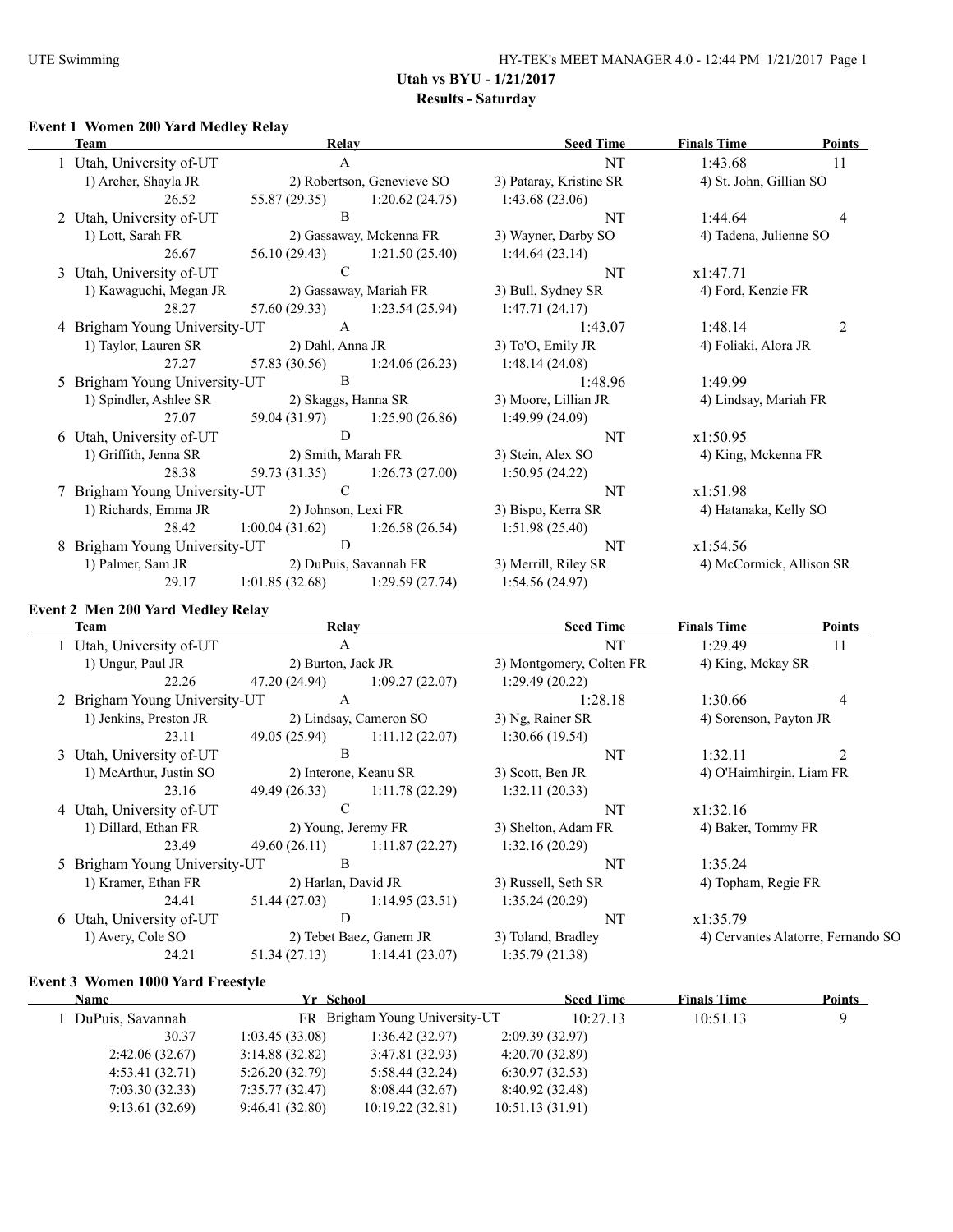# **(Event 3 Women 1000 Yard Freestyle)**

| Yr School<br>Name     |                  | <b>Seed Time</b>               |                  | <b>Finals Time</b> | <b>Points</b> |   |
|-----------------------|------------------|--------------------------------|------------------|--------------------|---------------|---|
| 2 Kearns, Isabella    |                  | JR Utah, University of-UT      |                  | NT                 | 10:59.98      | 4 |
| 28.94                 | 1:00.53(31.59)   | 1:32.27(31.74)                 | 2:04.74 (32.47)  |                    |               |   |
| 2:37.32 (32.58)       | 3:10.52(33.20)   | 3:43.63(33.11)                 | 4:17.11(33.48)   |                    |               |   |
| 4:50.15(33.04)        | 5:23.37(33.22)   | 5:56.62(33.25)                 | 6:29.33(32.71)   |                    |               |   |
| 7:02.36(33.03)        | 7:35.70(33.34)   | 8:09.85 (34.15)                | 8:44.07 (34.22)  |                    |               |   |
| 9:18.28(34.21)        | 9:52.31(34.03)   | 10:26.52 (34.21)               | 10:59.98 (33.46) |                    |               |   |
| 3 Cunningham, Casey   |                  | FR Brigham Young University-UT | 10:30.75         |                    | 11:02.60      | 3 |
| 30.25                 | 1:03.91(33.66)   | 1:37.38(33.47)                 | 2:10.89(33.51)   |                    |               |   |
| 2:44.47 (33.58)       | 3:18.08(33.61)   | 3:51.45(33.37)                 | 4:25.06(33.61)   |                    |               |   |
| 4:58.74 (33.68)       | 5:31.86 (33.12)  | 6:05.04(33.18)                 | 6:38.22(33.18)   |                    |               |   |
| 7:11.47(33.25)        | 7:44.37(32.90)   | 8:17.76 (33.39)                | 8:51.17(33.41)   |                    |               |   |
| 9:24.57(33.40)        | 9:57.80(33.23)   | 10:31.04 (33.24)               | 11:02.60(31.56)  |                    |               |   |
| 4 Rafie, Kasdyn       |                  | FR Brigham Young University-UT | 11:06.71         |                    | 11:06.38      | 2 |
| 29.25                 | 1:01.15(31.90)   | 1:33.55(32.40)                 | 2:06.36(32.81)   |                    |               |   |
| 2:39.53(33.17)        | 3:12.71(33.18)   | 3:46.44(33.73)                 | 4:20.01(33.57)   |                    |               |   |
| 4:53.93(33.92)        | 5:27.49 (33.56)  | 6:01.43(33.94)                 | 6:35.38(33.95)   |                    |               |   |
| 7:09.81 (34.43)       | 7:43.63(33.82)   | 8:17.46 (33.83)                | 8:51.80 (34.34)  |                    |               |   |
| 9:26.06(34.26)        | 10:00.13 (34.07) | 10:33.79 (33.66)               | 11:06.38(32.59)  |                    |               |   |
| 5 Hestwood, Gabriella |                  | SR Utah, University of-UT      |                  | NT                 | 11:25.04      |   |
| 29.40                 | 1:01.80(32.40)   | 1:34.82(33.02)                 | 2:08.20(33.38)   |                    |               |   |
| 2:41.66 (33.46)       | 3:15.25(33.59)   | 3:49.02(33.77)                 | 4:22.86(33.84)   |                    |               |   |
| 4:56.96 (34.10)       | 5:31.36(34.40)   | 6:05.84(34.48)                 | 6:40.62(34.78)   |                    |               |   |
| 7:15.71(35.09)        | 7:50.86(35.15)   | 8:26.16 (35.30)                | 9:01.94 (35.78)  |                    |               |   |
| 9:37.95(36.01)        | 10:13.91(35.96)  | 10:50.05(36.14)                | 11:25.04 (34.99) |                    |               |   |
| 6 Velez, Maddie       |                  | SR Utah, University of-UT      |                  | NT                 | 11:25.17      |   |
| 29.91                 | 1:03.63(33.72)   | 1:37.56(33.93)                 | 2:11.14(33.58)   |                    |               |   |
| 2:45.12 (33.98)       | 3:19.42(34.30)   | 3:54.64 (35.22)                | 4:29.23(34.59)   |                    |               |   |
| 5:03.78(34.55)        | 5:39.06 (35.28)  | 6:13.95(34.89)                 | 6:48.76(34.81)   |                    |               |   |
| 7:23.74 (34.98)       | 7:58.82(35.08)   | 8:33.37 (34.55)                | 9:08.13(34.76)   |                    |               |   |
| 9:42.60(34.47)        | 10:17.24 (34.64) | 10:52.01 (34.77)               | 11:25.17(33.16)  |                    |               |   |

#### **Event 4 Men 1000 Yard Freestyle**

| Name               | Yr School      |                           |                 | <b>Seed Time</b> | <b>Finals Time</b> | <b>Points</b> |
|--------------------|----------------|---------------------------|-----------------|------------------|--------------------|---------------|
| Sogne, Matteo      | FR             | Utah, University of-UT    |                 | NT               | 9:35.18            | 9             |
| 25.33              | 52.99 (27.66)  | 1:21.14(28.15)            | 1:49.79(28.65)  |                  |                    |               |
| 2:18.52(28.73)     | 2:47.13(28.61) | 3:16.01(28.88)            | 3:45.28(29.27)  |                  |                    |               |
| 4:14.60(29.32)     | 4:43.76(29.16) | 5:12.81(29.05)            | 5:41.77 (28.96) |                  |                    |               |
| 6:10.71(28.94)     | 6:39.86(29.15) | 7:09.39(29.53)            | 7:39.00(29.61)  |                  |                    |               |
| 8:08.47(29.47)     | 8:37.79(29.32) | 9:06.94(29.15)            | 9:35.18(28.24)  |                  |                    |               |
| 2 Shreeve, Brandon |                | JR Utah, University of-UT |                 | NT               | 9:46.83            | 4             |
| 26.69              | 55.48 (28.79)  | 1:24.56(29.08)            | 1:54.02(29.46)  |                  |                    |               |
| 2:23.07(29.05)     | 2:52.37(29.30) | 3:21.81(29.44)            | 3:51.06(29.25)  |                  |                    |               |
| 4:20.18(29.12)     | 4:49.45(29.27) | 5:18.74(29.29)            | 5:48.18(29.44)  |                  |                    |               |
| 6:18.00(29.82)     | 6:47.64(29.64) | 7:17.93(30.29)            | 7:48.50(30.57)  |                  |                    |               |
| 8:18.82(30.32)     | 8:48.65(29.83) | 9:17.88(29.23)            | 9:46.83(28.95)  |                  |                    |               |
| 3 Lewis, Brody     |                | FR Utah, University of-UT |                 | NT               | 9:49.14            | 3             |
| 26.30              | 54.47 (28.17)  | 1:23.32(28.85)            | 1:52.69(29.37)  |                  |                    |               |
| 2:22.11(29.42)     | 2:51.71(29.60) | 3:21.31(29.60)            | 3:50.97(29.66)  |                  |                    |               |
| 4:20.62(29.65)     | 4:50.36(29.74) | 5:19.99(29.63)            | 5:49.88 (29.89) |                  |                    |               |
| 6:19.94(30.06)     | 6:50.43(30.49) | 7:20.70(30.27)            | 7:51.31(30.61)  |                  |                    |               |
| 8:21.68(30.37)     | 8:52.06(30.38) | 9:21.74(29.68)            | 9:49.14(27.40)  |                  |                    |               |
|                    |                |                           |                 |                  |                    |               |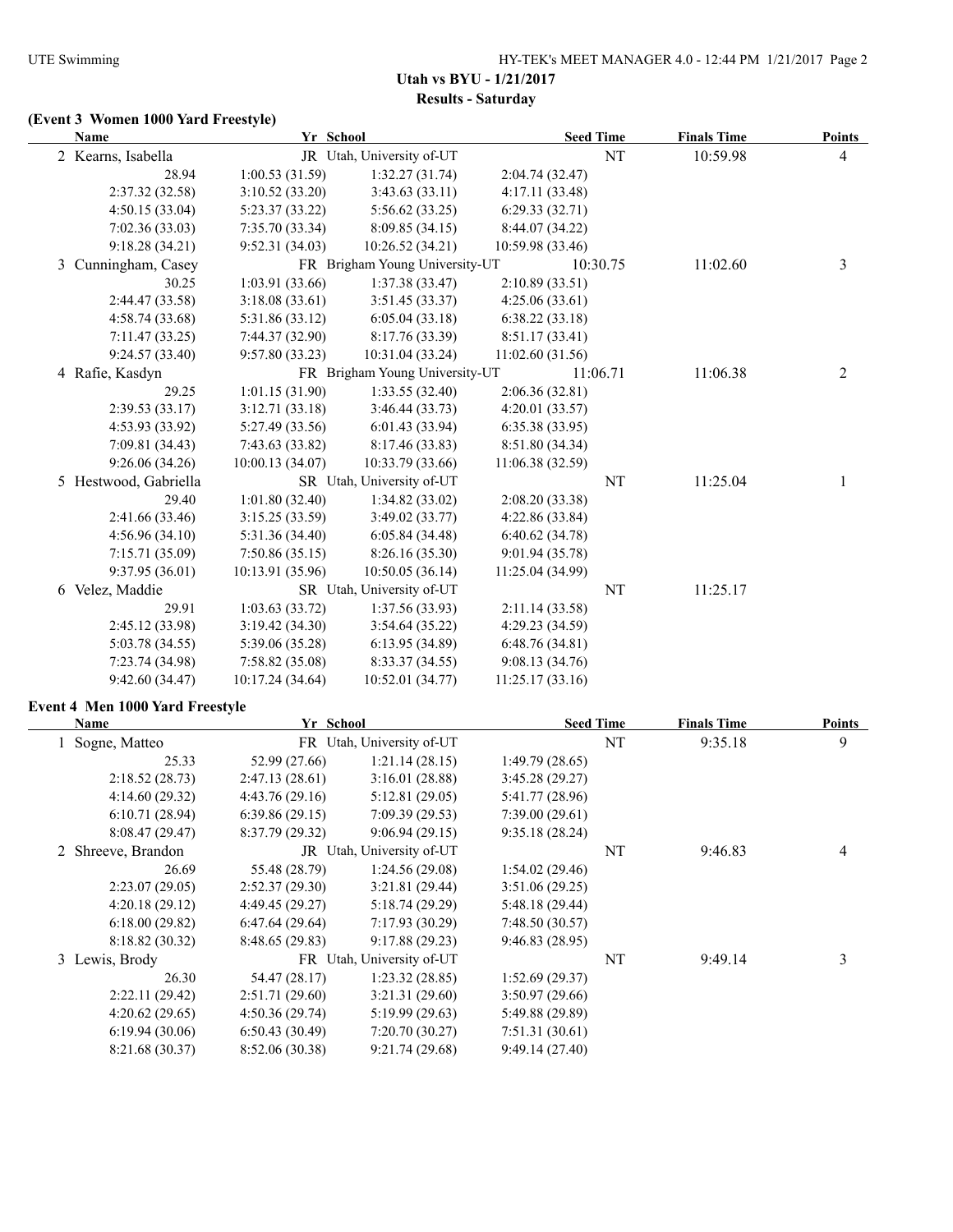# **(Event 4 Men 1000 Yard Freestyle)**

| Yr School<br><b>Name</b> |                                         | <b>Seed Time</b> | <b>Finals Time</b>             | <b>Points</b>    |                    |                |
|--------------------------|-----------------------------------------|------------------|--------------------------------|------------------|--------------------|----------------|
|                          | 4 Kotson, Peter                         |                  | JR Utah, University of-UT      | NT               | x9:50.37           |                |
|                          | 26.42                                   | 55.48 (29.06)    | 1:24.85(29.37)                 | 1:54.31(29.46)   |                    |                |
|                          | 2:23.81 (29.50)                         | 2:53.35(29.54)   | 3:22.97(29.62)                 | 3:52.80(29.83)   |                    |                |
|                          | 4:22.50(29.70)                          | 4:52.69(30.19)   | 5:22.16(29.47)                 | 5:52.16(30.00)   |                    |                |
|                          | 6:22.47(30.31)                          | 6:52.87(30.40)   | 7:23.63(30.76)                 | 7:54.37(30.74)   |                    |                |
|                          | 8:24.74 (30.37)                         | 8:53.65(28.91)   | 9:22.64(28.99)                 | 9:50.37(27.73)   |                    |                |
|                          | 5 Brinton, Jarren                       |                  | SO Brigham Young University-UT | 10:05.97         | 10:03.54           | 2              |
|                          | 26.82                                   | 55.58 (28.76)    | 1:24.72(29.14)                 | 1:54.50(29.78)   |                    |                |
|                          | 2:24.10(29.60)                          | 2:53.69(29.59)   | 3:23.35(29.66)                 | 3:53.57(30.22)   |                    |                |
|                          | 4:23.71(30.14)                          | 4:54.31(30.60)   | 5:24.71 (30.40)                | 5:55.62 (30.91)  |                    |                |
|                          | 6:26.51(30.89)                          | 6:57.77(31.26)   | 7:28.72(30.95)                 | 7:59.85(31.13)   |                    |                |
|                          | 8:30.91 (31.06)                         | 9:02.20(31.29)   | 9:32.77(30.57)                 | 10:03.54 (30.77) |                    |                |
|                          | 6 Western, Shawn                        |                  | JR Brigham Young University-UT | 9:46.10          | 10:04.54           | 1              |
|                          | 25.68                                   | 53.94 (28.26)    | 1:22.78(28.84)                 | 1:52.32(29.54)   |                    |                |
|                          | 2:21.90 (29.58)                         | 2:51.75(29.85)   | 3:21.84(30.09)                 | 3:51.80(29.96)   |                    |                |
|                          | 4:22.55(30.75)                          | 4:53.61(31.06)   | 5:24.67(31.06)                 | 5:56.05 (31.38)  |                    |                |
|                          | 6:27.22(31.17)                          | 6:58.80(31.58)   | 7:30.20(31.40)                 | 8:01.22(31.02)   |                    |                |
|                          | 8:32.42 (31.20)                         | 9:03.75(31.33)   | 9:34.04(30.29)                 | 10:04.54 (30.50) |                    |                |
|                          | <b>Event 5 Women 200 Yard Freestyle</b> |                  |                                |                  |                    |                |
|                          | <b>Name</b>                             | Yr School        |                                | <b>Seed Time</b> | <b>Finals Time</b> | <b>Points</b>  |
|                          | 1 Butter, Dorien                        |                  | JR Utah, University of-UT      | NT               | 1:54.12            | 9              |
|                          | 26.41                                   | 55.42 (29.01)    | 1:24.75 (29.33)                | 1:54.12(29.37)   |                    |                |
|                          | 2 Wickham, Kat                          |                  | JR Utah, University of-UT      | NT               | 1:55.08            | 4              |
|                          | 26.71                                   | 55.86 (29.15)    | 1:25.48(29.62)                 | 1:55.08(29.60)   |                    |                |
|                          | 3 Lott, Sarah                           |                  | FR Utah, University of-UT      | NT               | 1:55.58            | 3              |
|                          | 26.74                                   | 56.21 (29.47)    | 1:26.30(30.09)                 | 1:55.58(29.28)   |                    |                |
|                          | *4 Pabst, Hailey                        |                  | JR Utah, University of-UT      | NT               | x1:55.94           |                |
|                          | 27.23                                   | 56.57 (29.34)    | 1:26.20(29.63)                 | 1:55.94(29.74)   |                    |                |
|                          | *4 Thornbrue, Ellie                     |                  | SO Brigham Young University-UT | 1:51.38          | 1:55.94            | $\overline{c}$ |

|                      | 27.21 | 56.74 (29.53) | $1:26.62(29.88)$ $1:55.94(29.32)$              |                |         |         |  |
|----------------------|-------|---------------|------------------------------------------------|----------------|---------|---------|--|
| 6 Coker, Tiare       |       |               | FR Brigham Young University-UT                 |                | 1:52.18 | 1:57.93 |  |
|                      | 27.04 |               | $56.62(29.58)$ 1:27.07 (30.45) 1:57.93 (30.86) |                |         |         |  |
| 7 McCormick, Allison |       |               | <b>SR</b> Brigham Young University-UT          |                | 1:53.23 | 2:01.54 |  |
|                      | 28.01 | 59.00 (30.99) | 1:30.52(31.52)                                 | 2:01.54(31.02) |         |         |  |
|                      |       |               |                                                |                |         |         |  |

# **Event 6 Men 200 Yard Freestyle**

| <b>Name</b>        | Yr School     |                                | <b>Seed Time</b> | <b>Finals Time</b> | <b>Points</b>  |
|--------------------|---------------|--------------------------------|------------------|--------------------|----------------|
| 1 Jenkins, Preston |               | JR Brigham Young University-UT | 1:35.96          | 1:41.88            | 9              |
| 24.47              | 50.40 (25.93) | 1:16.46(26.06)                 | 1:41.88(25.42)   |                    |                |
| 2 De Vos, Rahiti   |               | FR Utah, University of-UT      | NT               | 1:41.89            | 4              |
| 24.55              | 50.89 (26.34) | 1:17.22(26.33)                 | 1:41.89(24.67)   |                    |                |
| 3 Phillips, Austin |               | SO Utah, University of-UT      |                  | 1:42.11            | 3              |
| 24.26              | 50.61 (26.35) | 1:16.80(26.19)                 | 1:42.11(25.31)   |                    |                |
| 4 Nguyen, Brendan  |               | SR Utah, University of-UT      | NT               | 1:42.83            | $\overline{2}$ |
| 24.24              | 50.23 (25.99) | 1:16.43(26.20)                 | 1:42.83(26.40)   |                    |                |
| 5 Bonner, Drew     |               | FR Utah, University of-UT      | NT               | x1:45.23           |                |
| 24.59              | 51.18 (26.59) | 1:18.56(27.38)                 | 1:45.23(26.67)   |                    |                |
| 6 Woods, Roger     |               | FR Brigham Young University-UT | 1:43.57          | 1:46.52            |                |
| 24.59              | 51.96 (27.37) | 1:19.40(27.44)                 | 1:46.52(27.12)   |                    |                |
| 7 Wallace, Nathan  |               | FR Brigham Young University-UT | 1:43.51          | 1:50.31            |                |
| 25.40              | 53.13 (27.73) | 1:21.80(28.67)                 | 1:50.31(28.51)   |                    |                |
| --- Bares, Jacob   |               | FR Utah, University of-UT      | NT               | X1:47.16           |                |
| 24.48              | 51.79 (27.31) | 1:19.59(27.80)                 | 1:47.16(27.57)   |                    |                |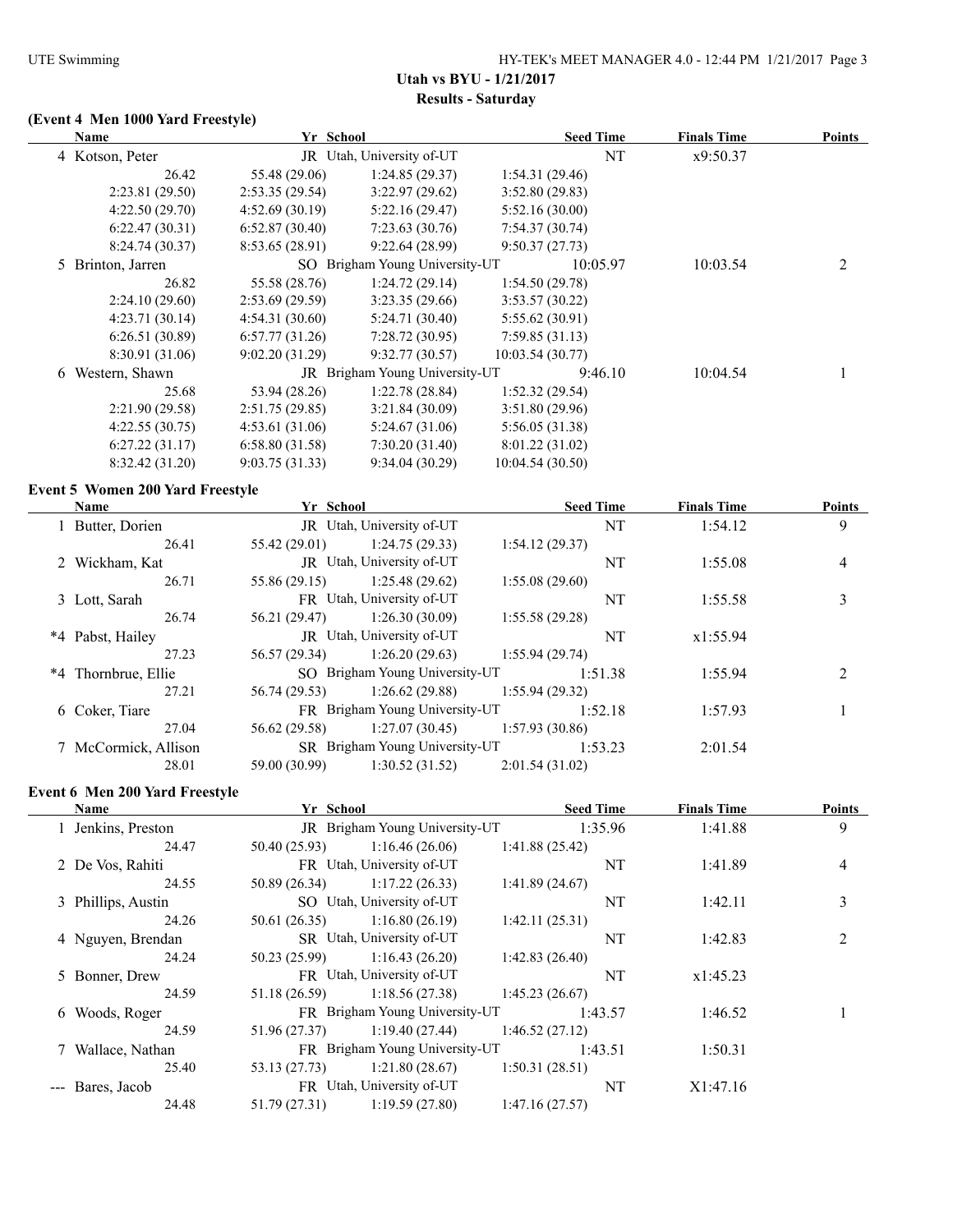# **(Event 6 Men 200 Yard Freestyle)**

|   | Name                                   |                | Yr School                      | <b>Seed Time</b> | <b>Finals Time</b> | <b>Points</b> |
|---|----------------------------------------|----------------|--------------------------------|------------------|--------------------|---------------|
|   | --- Morgan, Max                        |                | FR Utah, University of-UT      | NT               | X1:59.74           |               |
|   | 25.38                                  | 55.67 (30.29)  | 1:30.62(34.95)                 | 1:59.74(29.12)   |                    |               |
|   | Event 7 Women 100 Yard Backstroke      |                |                                |                  |                    |               |
|   | Name                                   |                | Yr School                      | <b>Seed Time</b> | <b>Finals Time</b> | <b>Points</b> |
|   | 1 Allen, Mallori                       |                | FR Utah, University of-UT      | NT               | 58.11              | 9             |
|   | 28.39                                  | 58.11 (29.72)  |                                |                  |                    |               |
|   | 2 Archer, Shayla                       |                | JR Utah, University of-UT      | NT               | 58.41              | 4             |
|   | 28.45                                  | 58.41 (29.96)  |                                |                  |                    |               |
|   | 3 Taylor, Lauren                       |                | SR Brigham Young University-UT | 54.91            | 58.56              | 3             |
|   | 28.06                                  | 58.56 (30.50)  |                                |                  |                    |               |
|   | 4 Spindler, Ashlee                     |                | SR Brigham Young University-UT | 55.37            | 58.87              | 2             |
|   | 28.61                                  | 58.87 (30.26)  |                                |                  |                    |               |
|   | 5 Kawaguchi, Megan                     |                | JR Utah, University of-UT      | NT               | 59.71              | 1             |
|   | 29.24                                  | 59.71 (30.47)  |                                |                  |                    |               |
|   | 6 Griffith, Jenna                      |                | SR Utah, University of-UT      | NT               | x1:00.07           |               |
|   | 29.07                                  | 1:00.07(31.00) |                                |                  |                    |               |
|   | 7 Palmer, Sam                          |                | JR Brigham Young University-UT | 56.68            | 1:00.29            |               |
|   | 29.27                                  | 1:00.29(31.02) |                                |                  |                    |               |
|   | 8 Richards, Emma                       |                | JR Brigham Young University-UT | 56.81            | x1:00.48           |               |
|   | 29.20                                  | 1:00.48(31.28) |                                |                  |                    |               |
|   |                                        |                |                                |                  |                    |               |
|   | <b>Event 8 Men 100 Yard Backstroke</b> |                |                                |                  |                    |               |
|   | <b>Name</b>                            |                | Yr School                      | <b>Seed Time</b> | <b>Finals Time</b> | <b>Points</b> |
|   | 1 McArthur, Justin                     |                | SO Utah, University of-UT      | NT               | 49.25              | 9             |
|   | 23.94                                  | 49.25 (25.31)  |                                |                  |                    |               |
|   | 2 Dillard, Ethan                       |                | FR Utah, University of-UT      | NT               | 49.79              | 4             |
|   | 24.42                                  | 49.79 (25.37)  |                                |                  |                    |               |
|   | 3 King, Mckay                          |                | SR Utah, University of-UT      | NT               | 50.73              | 3             |
|   | 24.31                                  | 50.73 (26.42)  |                                |                  |                    |               |
|   | 4 Avery, Cole                          |                | SO Utah, University of-UT      | NT               | x51.95             |               |
|   | 25.71                                  | 51.95 (26.24)  |                                |                  |                    |               |
|   | 5 Rees, Jacob                          |                | FR Brigham Young University-UT | 51.25            | 52.75              | 2             |
|   | 25.78                                  | 52.75 (26.97)  |                                |                  |                    |               |
|   | 6 Kramer, Ethan                        |                | FR Brigham Young University-UT | 49.70            | 52.92              | 1             |
|   | 26.00                                  | 52.92 (26.92)  |                                |                  |                    |               |
|   | Event 9 Women 100 Yard Breaststroke    |                |                                |                  |                    |               |
|   | <b>Name</b>                            |                | Yr School                      | <b>Seed Time</b> | <b>Finals Time</b> | <b>Points</b> |
|   | 1 Robertson, Genevieve                 |                | SO Utah, University of-UT      | NT               | 1:04.74            | 9             |
|   | 30.51                                  | 1:04.74(34.23) |                                |                  |                    |               |
|   | 2 Colleou, Stina                       |                | SR Utah, University of-UT      | NT               | 1:05.65            | 4             |
|   | 31.08                                  | 1:05.65(34.57) |                                |                  |                    |               |
| 3 | Gassaway, Mckenna                      |                | FR Utah, University of-UT      | NT               | 1:06.28            | 3             |
|   | 30.84                                  | 1:06.28(35.44) |                                |                  |                    |               |
|   | 4 Gassaway, Mariah                     |                | FR Utah, University of-UT      | NT               | x1:07.19           |               |
|   | 31.07                                  | 1:07.19(36.12) |                                |                  |                    |               |
|   | 5 Dahl, Anna                           |                | JR Brigham Young University-UT | 1:01.58          | 1:07.27            | 2             |
|   | 31.66                                  | 1:07.27(35.61) |                                |                  |                    |               |
|   | 6 Skaggs, Hanna                        |                | SR Brigham Young University-UT | 1:04.80          | 1:08.80            | 1             |
|   | 32.66                                  | 1:08.80(36.14) |                                |                  |                    |               |
|   | 7 Merrill, Riley                       |                | SR Brigham Young University-UT | 1:06.77          | 1:09.79            |               |
|   | 32.84                                  | 1:09.79(36.95) |                                |                  |                    |               |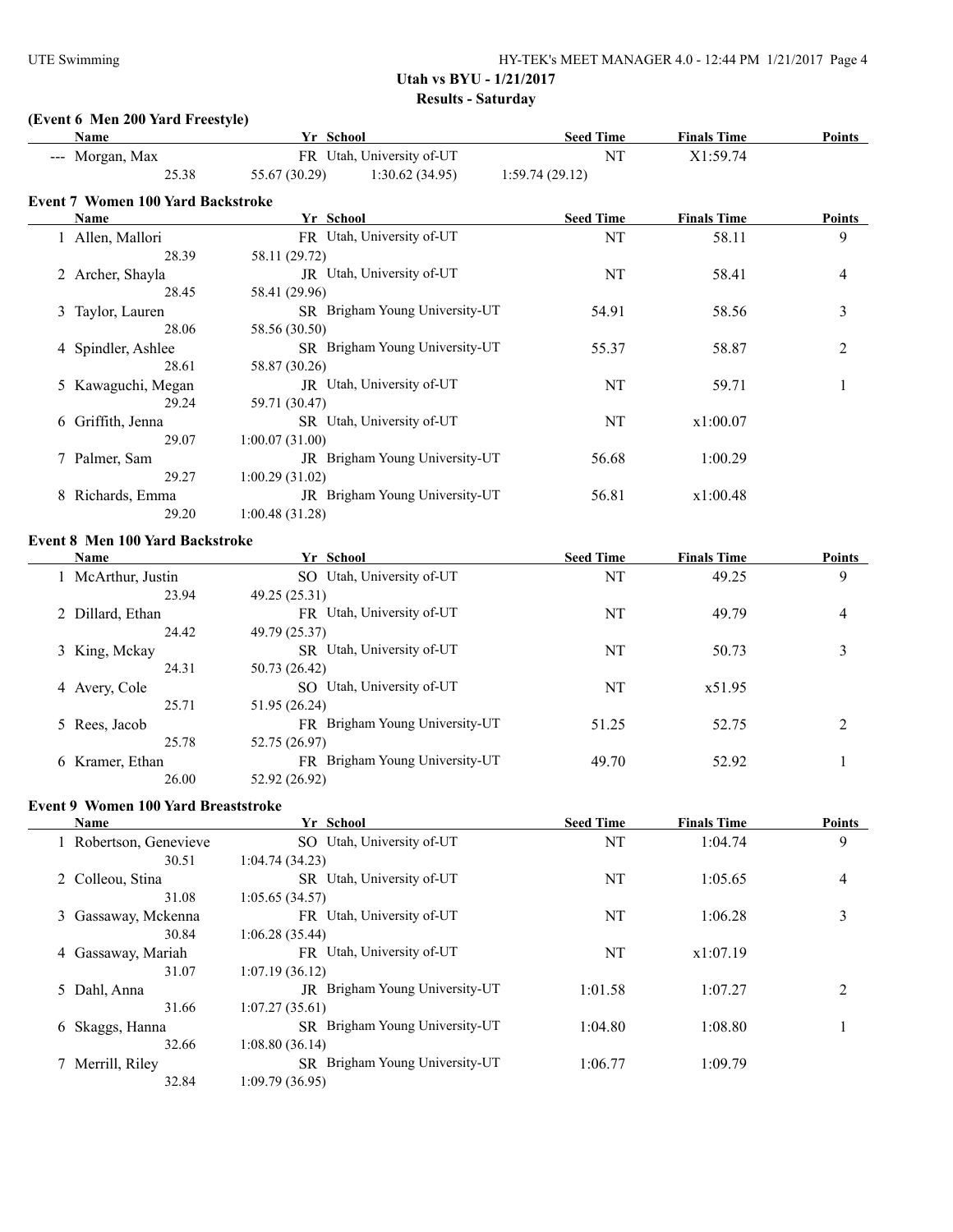#### **(Event 9 Women 100 Yard Breaststroke)**

| Name                               | Yr School                      | <b>Seed Time</b> | <b>Finals Time</b> | <b>Points</b> |
|------------------------------------|--------------------------------|------------------|--------------------|---------------|
| 8 Johnson, Lexi                    | FR Brigham Young University-UT | 1:04.18          | x1:10.16           |               |
| 33.00                              | 1:10.16(37.16)                 |                  |                    |               |
| Event 10 Men 100 Yard Breaststroke |                                |                  |                    |               |
| Name                               | Yr School                      | <b>Seed Time</b> | <b>Finals Time</b> | <b>Points</b> |
| 1 Burton, Jack                     | JR Utah, University of-UT      | NT               | 56.88              | 9             |
| 26.84                              | 56.88 (30.04)                  |                  |                    |               |
| 2 Tebet Baez, Ganem                | JR Utah, University of-UT      | NT               | 58.14              | 4             |
| 27.94                              | 58.14 (30.20)                  |                  |                    |               |
| 3 Young, Jeremy                    | FR Utah, University of-UT      | NT               | 58.35              | 3             |
| 27.61                              | 58.35 (30.74)                  |                  |                    |               |
| 4 Lindsay, Cameron                 | SO Brigham Young University-UT | 56.06            | 59.24              | 2             |
| 28.21                              | 59.24 (31.03)                  |                  |                    |               |
| 5 Interone, Keanu                  | SR Utah, University of-UT      | NT               | x59.43             |               |
| 27.63                              | 59.43 (31.80)                  |                  |                    |               |
| 6 Harlan, David                    | JR Brigham Young University-UT | 58.49            | 59.75              |               |
| 27.99                              | 59.75 (31.76)                  |                  |                    |               |
| 7 Russell, Seth                    | SR Brigham Young University-UT | 57.99            | 1:00.02            |               |
| 28.12                              | 1:00.02(31.90)                 |                  |                    |               |

#### **Event 11 Women 200 Yard Butterfly**

| <b>Name</b>        | Yr School      |                                       | <b>Seed Time</b> | <b>Finals Time</b> | Points         |
|--------------------|----------------|---------------------------------------|------------------|--------------------|----------------|
| 1 Anderson, Jordan |                | SO Utah, University of-UT             | NT               | 2:06.32            | 9              |
| 28.21              | 1:00.34(32.13) | 1:33.42(33.08)                        | 2:06.32(32.90)   |                    |                |
| 2 Kearns, Isabella |                | JR Utah, University of-UT             | NT               | 2:07.31            | $\overline{4}$ |
| 29.27              | 1:01.64(32.37) | 1:34.52(32.88)                        | 2:07.31(32.79)   |                    |                |
| 3 Moffatt, Vanessa |                | JR Brigham Young University-UT        | 2:03.12          | 2:07.50            | 3              |
| 28.79              | 1:01.08(32.29) | 1:34.27(33.19)                        | 2:07.50(33.23)   |                    |                |
| 4 Pick, Christina  |                | FR Utah, University of-UT             | NT               | 2:08.51            | $\overline{2}$ |
| 28.67              | 1:01.30(32.63) | 1:34.80(33.50)                        | 2:08.51(33.71)   |                    |                |
| 5 Bispo, Kerra     |                | SR Brigham Young University-UT        | 2:11.05          | 2:13.80            |                |
| 30.00              | 1:03.59(33.59) | 1:38.52(34.93)                        | 2:13.80(35.28)   |                    |                |
| 6 Moore, Lillian   |                | <b>JR</b> Brigham Young University-UT | 2:07.72          | 2:15.10            |                |
| 30.12              | 1:03.67(33.55) | 1:38.66(34.99)                        | 2:15.10(36.44)   |                    |                |
| 7 Rafie, Kasdyn    |                | FR Brigham Young University-UT        | 2:14.01          | x2:15.50           |                |
| 30.10              | 1:04.32(34.22) | 1:39.42(35.10)                        | 2:15.50(36.08)   |                    |                |
| --- Kleine, Cosima |                | FR Utah, University of-UT             | NT               | X2:05.34           |                |
| 28.55              | 1:00.25(31.70) | 1:32.47(32.22)                        | 2:05.34(32.87)   |                    |                |
|                    |                |                                       |                  |                    |                |

#### **Event 12 Men 200 Yard Butterfly**

| Name                   | Yr School     |                                | <b>Seed Time</b> | <b>Finals Time</b> | <b>Points</b> |
|------------------------|---------------|--------------------------------|------------------|--------------------|---------------|
| 1 Ng, Rainer           |               | SR Brigham Young University-UT | 1:49.22          | 1:51.42            | 9             |
| 24.50                  | 52.35 (27.85) | 1:21.23(28.88)                 | 1:51.42(30.19)   |                    |               |
| 2 Macias Padilla, Luis |               | SR Utah, University of-UT      |                  | 1:51.45            | 4             |
| 24.79                  | 52.66 (27.87) | 1:21.63(28.97)                 | 1:51.45(29.82)   |                    |               |
| 3 Taber, Christopher   |               | JR Utah, University of-UT      | NT               | 1:52.62            | 3             |
| 26.00                  | 54.62 (28.62) | 1:23.22(28.60)                 | 1:52.62(29.40)   |                    |               |
| 4 Indahl, Evan         |               | SR Utah, University of-UT      | NT               | 1:56.01            | ◠             |
| 26.28                  | 55.85 (29.57) | 1:25.98(30.13)                 | 1:56.01 (30.03)  |                    |               |
| 5 Rogers, Nathan       |               | SO Brigham Young University-UT | 1:52.20          | 1:58.64            |               |
| 25.80                  | 55.11 (29.31) | 1:26.28(31.17)                 | 1:58.64 (32.36)  |                    |               |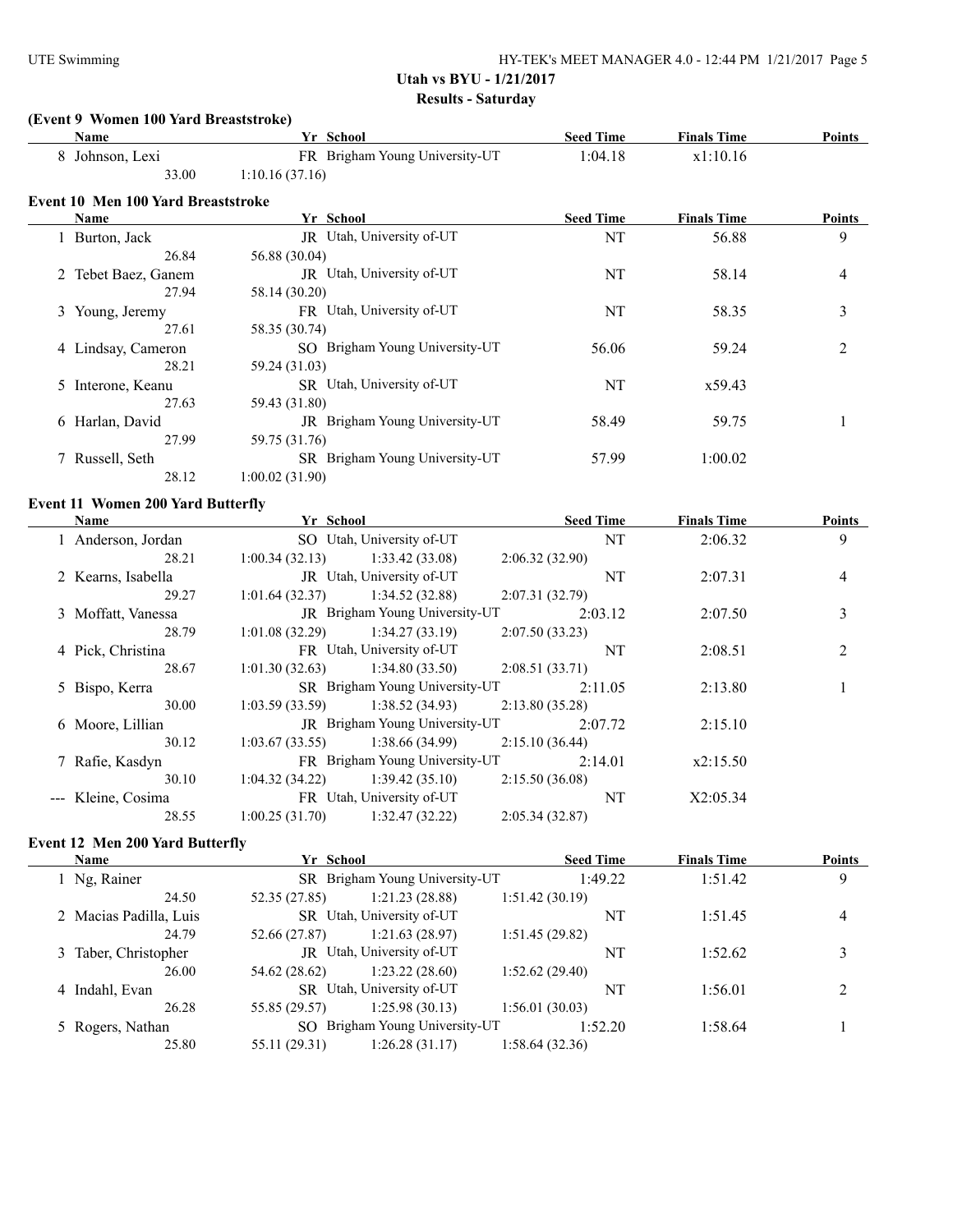# **Event 13 Women 50 Yard Freestyle**

|   | <b>Name</b>                              |               | Yr School                      | <b>Seed Time</b> | <b>Finals Time</b>  | <b>Points</b>  |
|---|------------------------------------------|---------------|--------------------------------|------------------|---------------------|----------------|
|   | 1 Pataray, Kristine                      |               | SR Utah, University of-UT      | NT               | 23.95               | 9              |
|   | 2 St. John, Gillian                      |               | SO Utah, University of-UT      | NT               | 23.98               | 4              |
|   | 3 Marsh, Jenna                           |               | JR Utah, University of-UT      | NT               | 24.48               | 3              |
|   | 4 Bennion, Natalie                       |               | JR Brigham Young University-UT | 23.55            | 24.86               | $\overline{2}$ |
|   | *5 Foliaki, Alora                        |               | JR Brigham Young University-UT | 23.96            | 24.91               | .50            |
|   | *5 Lindsay, Mariah                       |               | FR Brigham Young University-UT | 24.29            | 24.91               | .50            |
|   | Thornbrue, Ellie                         |               | SO Brigham Young University-UT | NT               | x24.95              |                |
|   | Jackson, Claire                          |               | FR Utah, University of-UT      | NT               | X24.14              |                |
|   | Ford, Kenzie                             |               | FR Utah, University of-UT      | NT               | X24.69              |                |
|   | King, Mckenna                            |               | FR Utah, University of-UT      | NT               | X25.00              |                |
|   | Stein, Alex                              |               | SO Utah, University of-UT      | NT               | X25.87              |                |
|   | --- Bull, Sydney                         |               | SR Utah, University of-UT      | NT               | X26.21              |                |
|   | <b>Event 14 Men 50 Yard Freestyle</b>    |               |                                |                  |                     |                |
|   | Name                                     |               | Yr School                      | <b>Seed Time</b> | <b>Finals Time</b>  | <b>Points</b>  |
|   | 1 Sorenson, Payton                       |               | JR Brigham Young University-UT | 19.22            | 20.51               | 9              |
|   | 2 Ungur, Paul                            |               | JR Utah, University of-UT      | NT               | 20.79               | 4              |
|   | 3 Baker, Tommy                           |               | FR Utah, University of-UT      | NT               | 21.15               | 3              |
|   | 4 Woods, Roger                           |               | FR Brigham Young University-UT | 20.39            | 21.21               | $\overline{2}$ |
| 5 | Shelton, Adam                            |               | FR Utah, University of-UT      | NT               | 21.22               | 1              |
|   | 6 Fellows, Kent                          |               | JR Brigham Young University-UT | 20.81            | 21.36               |                |
|   | 7 Topham, Regie                          |               | FR Brigham Young University-UT | 20.76            | x21.45              |                |
|   | 8 O'Haimhirgin, Liam                     |               | FR Utah, University of-UT      | NT               | x21.57              |                |
|   | <b>Event 15 Women 1 mtr Diving</b>       |               |                                |                  |                     |                |
|   | Name                                     |               | Yr School                      |                  | <b>Finals Score</b> | <b>Points</b>  |
|   | 1 Casillas, Amanda                       |               | SR Utah, University of-UT      | NP               | 280.73              | 9              |
|   | 2 Hall, Lauren                           |               | JR Utah, University of-UT      | <b>NP</b>        | 245.48              | 4              |
|   | 3 Cock, Madison                          |               | SO Utah, University of-UT      | <b>NP</b>        | 237.45              | 3              |
|   | 4 Mellow, Morgan                         |               | FR Brigham Young University-UT | 241.05           | 231.23              | $\overline{c}$ |
|   | 5 Caufield, Makenzie                     |               | SO Utah, University of-UT      | <b>NP</b>        | x226.35             |                |
|   | 6 Johnson, Shelby                        | JR            | Brigham Young University-UT    | 219.60           | 213.00              | 1              |
|   | 7 Ford, Nicole                           |               | JR Utah, University of-UT      | <b>NP</b>        | x210.00             |                |
|   | 8 Lienhard, Erica                        |               | SR Brigham Young University-UT | 229.35           | 205.28              |                |
|   | 9 Abernathy, Kaitlyn                     |               | FR Brigham Young University-UT | 205.80           | x182.85             |                |
|   | <b>Event 16 Men 1 mtr Diving</b>         |               |                                |                  |                     |                |
|   | <b>Name</b>                              |               | Yr School                      |                  | <b>Finals Score</b> | Points         |
|   | 1 Purss, Josiah                          |               | SR Utah, University of-UT      | <b>NP</b>        | 344.78              | 9              |
|   | 2 Denkers, Matt                          |               | JR Brigham Young University-UT | 328.45           | 335.93              | 4              |
|   | 3 Dreesen, Kevin                         |               | SR Brigham Young University-UT | <b>NP</b>        | 310.13              | 3              |
|   | 4 Speth, Trayton                         |               | JR Brigham Young University-UT | 274.15           | 294.53              | $\overline{c}$ |
|   | 5 Muir, Eric                             |               | FR Brigham Young University-UT | <b>NP</b>        | x293.33             |                |
| 6 | Tuckfield, Jordan                        |               | SR Brigham Young University-UT | 285.45           | x287.03             |                |
|   | 7 Theriault, Daniel                      |               | SO Utah, University of-UT      | <b>NP</b>        | 264.23              | 1              |
|   | 8 Evans, Ryan                            |               | FR Brigham Young University-UT | 277.05           | x245.55             |                |
|   | <b>Event 17 Women 100 Yard Freestyle</b> |               |                                |                  |                     |                |
|   | Name                                     |               | Yr School                      | <b>Seed Time</b> | <b>Finals Time</b>  | <b>Points</b>  |
|   | 1 Butter, Dorien                         |               | JR Utah, University of-UT      | NT               | 52.11               | 9              |
|   | 25.20                                    | 52.11 (26.91) |                                |                  |                     |                |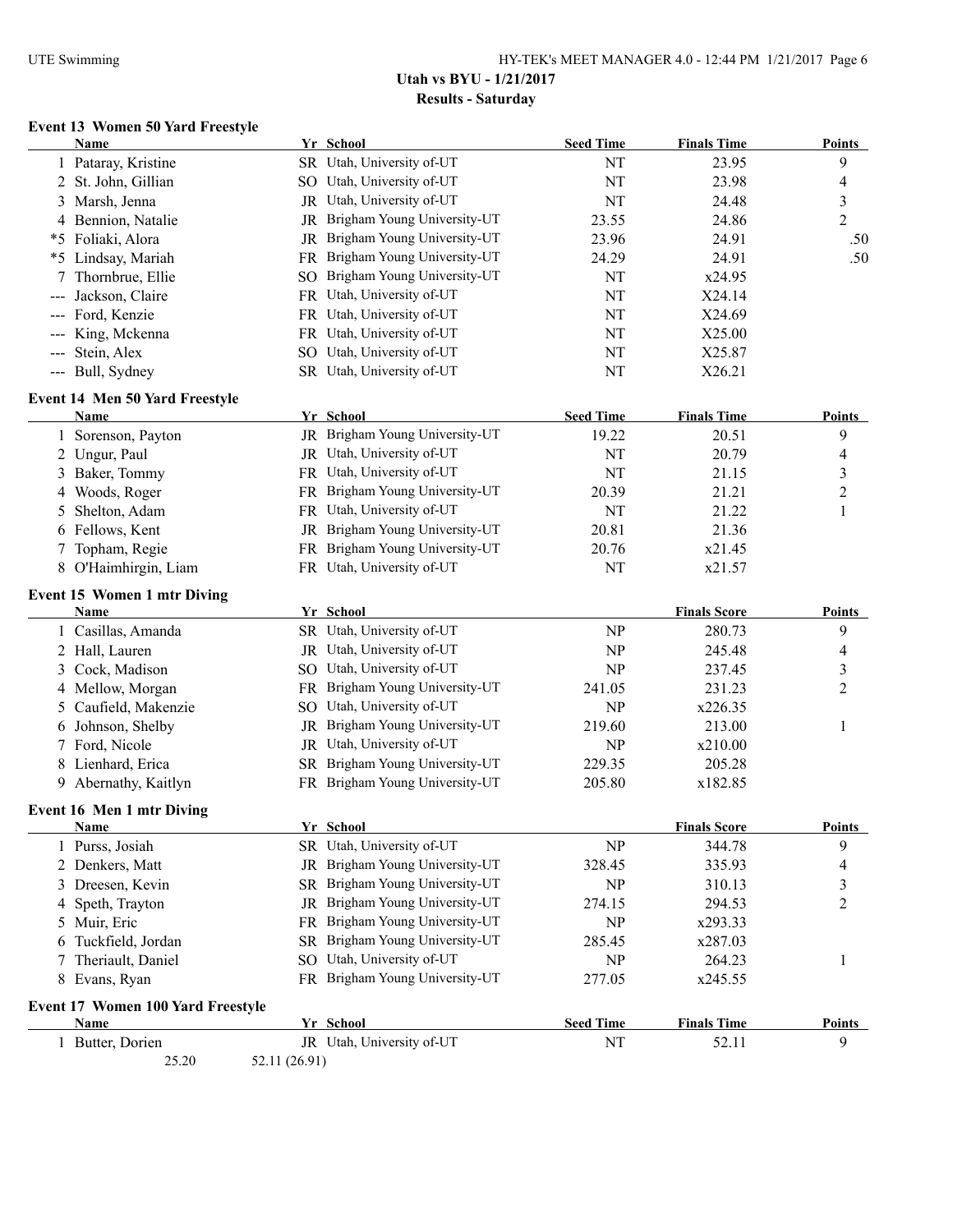# **(Event 17 Women 100 Yard Freestyle)**

| Name                  | Yr School                      | <b>Seed Time</b> | <b>Finals Time</b> | <b>Points</b>  |
|-----------------------|--------------------------------|------------------|--------------------|----------------|
| 2 Bennion, Natalie    | JR Brigham Young University-UT | 51.43            | 54.38              | $\overline{4}$ |
| 26.51                 | 54.38 (27.87)                  |                  |                    |                |
| 3 Foliaki, Alora      | JR Brigham Young University-UT | 52.22            | 54.56              | 3              |
| 26.30                 | 54.56 (28.26)                  |                  |                    |                |
| 4 Coker, Tiare        | FR Brigham Young University-UT | 51.20            | 54.78              | 2              |
| 25.99                 | 54.78 (28.79)                  |                  |                    |                |
| 5 McCormick, Allison  | SR Brigham Young University-UT | 52.72            | x56.34             |                |
| 27.02                 | 56.34 (29.32)                  |                  |                    |                |
| --- Tadena, Julienne  | SO Utah, University of-UT      | NT               | X52.43             |                |
| 25.62                 | 52.43 (26.81)                  |                  |                    |                |
| --- Lott, Sarah       | FR Utah, University of-UT      | NT               | X52.72             |                |
| 25.52                 | 52.72 (27.20)                  |                  |                    |                |
| --- St. John, Gillian | SO Utah, University of-UT      | NT               | X52.91             |                |
| 25.46                 | 52.91 (27.45)                  |                  |                    |                |

#### **Event 18 Men 100 Yard Freestyle**

|   | <b>Name</b>                    | Yr School                      | <b>Seed Time</b> | <b>Finals Time</b> | <b>Points</b>  |
|---|--------------------------------|--------------------------------|------------------|--------------------|----------------|
|   | 1 Sorenson, Payton             | JR Brigham Young University-UT | 43.06            | 46.23              | 9              |
|   | 22.32                          | 46.23 (23.91)                  |                  |                    |                |
|   | 2 Baker, Tommy                 | FR Utah, University of-UT      | NT               | 46.39              | 4              |
|   | 22.46                          | 46.39 (23.93)                  |                  |                    |                |
|   | 3 O'Haimhirgin, Liam           | FR Utah, University of-UT      | NT               | 46.48              | 3              |
|   | 22.73                          | 46.48 (23.75)                  |                  |                    |                |
|   | 4 Woods, Roger                 | FR Brigham Young University-UT | 45.09            | 46.76              | $\overline{2}$ |
|   | 22.45                          | 46.76 (24.31)                  |                  |                    |                |
|   | 5 Cervantes Alatorre, Fernando | SO Utah, University of-UT      | NT               | 46.90              |                |
|   | 22.42                          | 46.90 (24.48)                  |                  |                    |                |
|   | 6 Fellows, Kent                | JR Brigham Young University-UT | 45.76            | 46.98              |                |
|   | 22.87                          | 46.98 (24.11)                  |                  |                    |                |
|   | Young, Jeremy                  | FR Utah, University of-UT      | NT               | x47.83             |                |
|   | 23.00                          | 47.83 (24.83)                  |                  |                    |                |
| 8 | Wallace, Nathan                | FR Brigham Young University-UT | 47.48            | x49.16             |                |
|   | 23.64                          | 49.16 (25.52)                  |                  |                    |                |

#### **Event 19 Women 200 Yard Backstroke**

| <b>Name</b>          | Yr School      |                                       |                | <b>Seed Time</b> | <b>Finals Time</b> | <b>Points</b>  |
|----------------------|----------------|---------------------------------------|----------------|------------------|--------------------|----------------|
| 1 Allen, Mallori     |                | FR Utah, University of-UT             |                | NT               | 2:05.36            | 9              |
| 29.70                | 1:01.34(31.64) | 1:32.80(31.46)                        | 2:05.36(32.56) |                  |                    |                |
| 2 Taylor, Lauren     |                | SR Brigham Young University-UT        |                | 2:00.79          | 2:08.71            | 4              |
| 29.77                | 1:02.03(32.26) | 1:35.44(33.41)                        | 2:08.71(33.27) |                  |                    |                |
| 3 Hatanaka, Kelly    |                | SO Brigham Young University-UT        |                | 2:03.24          | 2:09.80            | 3              |
| 30.77                | 1:03.11(32.34) | 1:36.19(33.08)                        | 2:09.80(33.61) |                  |                    |                |
| 4 Spindler, Ashlee   |                | SR Brigham Young University-UT        |                | 2:01.06          | 2:11.46            | $\mathfrak{D}$ |
| 31.24                | 1:04.43(33.19) | 1:38.02(33.59)                        | 2:11.46(33.44) |                  |                    |                |
| 5 Richards, Emma     |                | <b>JR</b> Brigham Young University-UT |                | 2:00.91          | x2:11.68           |                |
| 30.70                | 1:04.09(33.39) | 1:38.21(34.12)                        | 2:11.68(33.47) |                  |                    |                |
| --- Stein, Cassidy   |                | FR Utah, University of-UT             |                | NT               | X2:07.73           |                |
| 30.76                | 1:03.52(32.76) | 1:35.97(32.45)                        | 2:07.73(31.76) |                  |                    |                |
| --- Peterson, Maddie |                | FR Utah, University of-UT             |                | NT               | X2:07.79           |                |
| 30.44                | 1:02.42(31.98) | 1:35.03(32.61)                        | 2:07.79(32.76) |                  |                    |                |
| --- Kawaguchi, Megan |                | JR Utah, University of-UT             |                | NT               | X2:11.02           |                |
| 30.81                | 1:04.56(33.75) | 1:38.71(34.15)                        | 2:11.02(32.31) |                  |                    |                |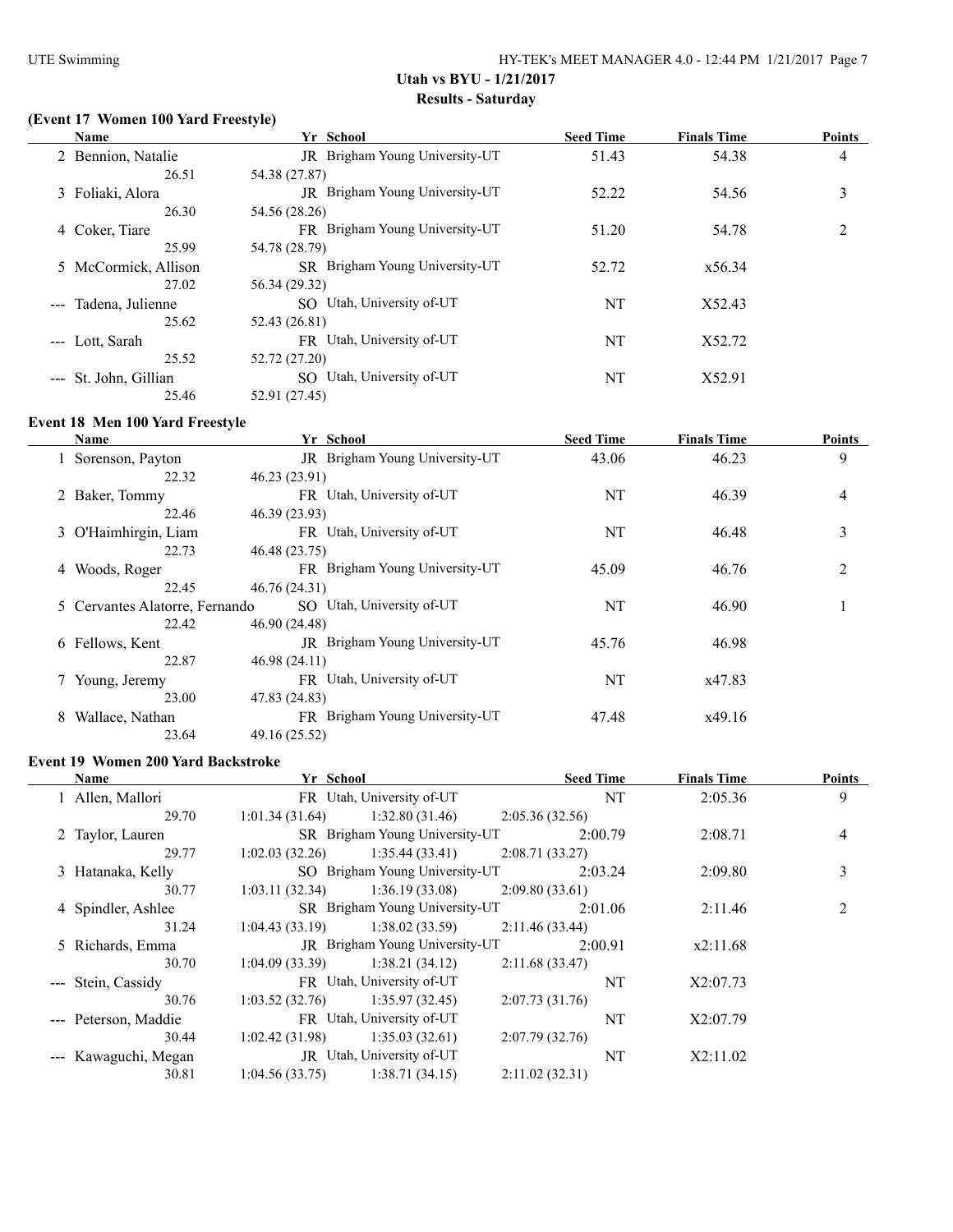# **Event 20 Men 200 Yard Backstroke**

| <b>Name</b>        | Yr School      |                                       |                | <b>Seed Time</b> | <b>Finals Time</b> | <b>Points</b>            |
|--------------------|----------------|---------------------------------------|----------------|------------------|--------------------|--------------------------|
| 1 McArthur, Justin |                | SO Utah, University of-UT             |                | NT               | 1:49.48            | 9                        |
| 24.66              | 51.94 (27.28)  | 1:20.22(28.28)                        | 1:49.48(29.26) |                  |                    |                          |
| 2 Jenkins, Preston |                | <b>JR</b> Brigham Young University-UT |                | 1:44.67          | 1:54.11            | 4                        |
| 27.27              | 55.79 (28.52)  | 1:25.56(29.77)                        | 1:54.11(28.55) |                  |                    |                          |
| 3 Phillips, Austin |                | SO Utah, University of-UT             |                | NT               | 1:54.38            | 3                        |
| 27.15              | 56.73 (29.58)  | 1:26.45(29.72)                        | 1:54.38(27.93) |                  |                    |                          |
| 4 Indahl, Evan     |                | SR Utah, University of-UT             |                | NT               | 1:55.52            | $\overline{\mathcal{L}}$ |
| 27.50              | 56.54 (29.04)  | 1:26.26(29.72)                        | 1:55.52(29.26) |                  |                    |                          |
| 5 Russell, Seth    |                | SR Brigham Young University-UT        |                | NT               | 2:00.37            |                          |
| 28.35              | 58.28 (29.93)  | 1:29.32(31.04)                        | 2:00.37(31.05) |                  |                    |                          |
| 6 Kramer, Ethan    |                | FR Brigham Young University-UT        |                | 1:51.27          | 2:06.93            |                          |
| 29.34              | 1:01.31(31.97) | 1:34.31(33.00)                        | 2:06.93(32.62) |                  |                    |                          |

#### **Event 21 Women 200 Yard Breaststroke**

| <b>Name</b>            | Yr School      |                                | <b>Seed Time</b> |         | <b>Finals Time</b> | Points         |
|------------------------|----------------|--------------------------------|------------------|---------|--------------------|----------------|
| 1 Robertson, Genevieve |                | SO Utah, University of-UT      |                  | NT      | 2:18.69            | 9              |
| 32.00                  | 1:07.69(35.69) | 1:43.14 (35.45)                | 2:18.69(35.55)   |         |                    |                |
| 2 Skaggs, Hanna        |                | SR Brigham Young University-UT |                  | 2:20.07 | 2:26.95            | $\overline{4}$ |
| 33.15                  | 1:10.21(37.06) | 1:48.57(38.36)                 | 2:26.95(38.38)   |         |                    |                |
| 3 Lindsay, Mariah      |                | FR Brigham Young University-UT |                  | 2:20.50 | 2:27.73            | 3              |
| 33.88                  | 1:12.06(38.18) | 1:49.95 (37.89)                | 2:27.73(37.78)   |         |                    |                |
| 4 Merrill, Riley       |                | SR Brigham Young University-UT |                  | 2:22.04 | 2:29.61            | $\overline{2}$ |
| 34.24                  | 1:12.38(38.14) | 1:51.24(38.86)                 | 2:29.61(38.37)   |         |                    |                |
| 5 Johnson, Lexi        |                | FR Brigham Young University-UT |                  | 2:20.56 | x2:32.65           |                |
| 34.45                  | 1:13.13(38.68) | 1:52.57(39.44)                 | 2:32.65(40.08)   |         |                    |                |
| --- Colleou, Stina     |                | SR Utah, University of-UT      |                  | NT      | X2:19.69           |                |
| 33.63                  | 1:08.92(35.29) | 1:44.18(35.26)                 | 2:19.69(35.51)   |         |                    |                |
| --- Francis, Brianna   |                | SR Utah, University of-UT      |                  | NT      | X2:26.33           |                |
| 33.48                  | 1:11.20(37.72) | 1:49.04(37.84)                 | 2:26.33(37.29)   |         |                    |                |
| --- Smith, Marah       |                | FR Utah, University of-UT      |                  | NT      | X2:31.81           |                |
| 32.86                  | 1:10.72(37.86) | 1:50.44(39.72)                 | 2:31.81(41.37)   |         |                    |                |

#### **Event 22 Men 200 Yard Breaststroke**

| Name                | Yr School      |                                | <b>Seed Time</b> | <b>Finals Time</b> | <b>Points</b>  |
|---------------------|----------------|--------------------------------|------------------|--------------------|----------------|
| 1 Burton, Jack      |                | JR Utah, University of-UT      | NT               | 2:06.01            | 9              |
| 29.23               | 1:01.86(32.63) | 1:33.60(31.74)                 | 2:06.01(32.41)   |                    |                |
| 2 Tebet Baez, Ganem |                | JR Utah, University of-UT      | NT               | 2:08.37            | $\overline{4}$ |
| 29.45               | 1:02.15(32.70) | 1:35.10(32.95)                 | 2:08.37(33.27)   |                    |                |
| 3 Nguyen, Brendan   |                | SR Utah, University of-UT      | NT               | 2:08.60            | 3              |
| 29.96               | 1:02.81(32.85) | 1:35.54(32.73)                 | 2:08.60(33.06)   |                    |                |
| 4 Rogers, Nolan     |                | SR Utah, University of-UT      | NT               | x2:09.27           |                |
| 29.68               | 1:02.82(33.14) | 1:35.46(32.64)                 | 2:09.27(33.81)   |                    |                |
| 5 Rogers, Nathan    |                | SO Brigham Young University-UT | 2:04.80          | 2:09.55            | 2              |
| 30.00               | 1:03.05(33.05) | 1:36.41(33.36)                 | 2:09.55(33.14)   |                    |                |
| 6 Harlan, David     |                | JR Brigham Young University-UT | 2:05.10          | 2:12.54            |                |
| 29.68               | 1:02.74(33.06) | 1:37.31(34.57)                 | 2:12.54(35.23)   |                    |                |
| 7 Lindsay, Cameron  |                | SO Brigham Young University-UT | 2:04.98          | 2:14.33            |                |
| 30.12               | 1:03.90(33.78) | 1:38.75(34.85)                 | 2:14.33(35.58)   |                    |                |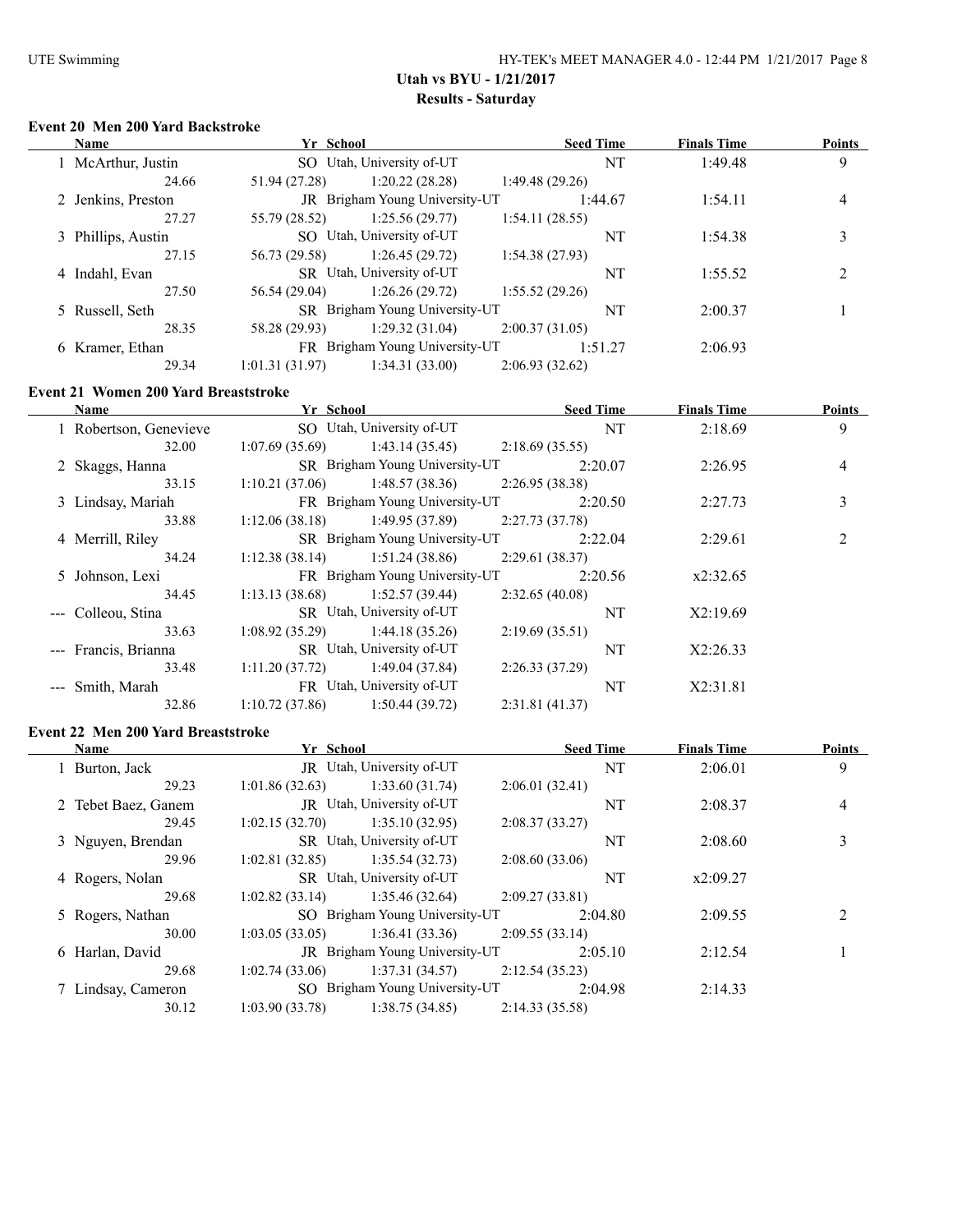#### **Event 23 Women 500 Yard Freestyle**

| <b>Name</b>          | Yr School       |                                |                 | <b>Seed Time</b> | <b>Finals Time</b> | <b>Points</b> |
|----------------------|-----------------|--------------------------------|-----------------|------------------|--------------------|---------------|
| 1 Wickham, Kat       |                 | JR Utah, University of-UT      |                 | NT               | 5:09.30            | 9             |
| 28.31                | 59.22 (30.91)   | 1:30.39(31.17)                 | 2:01.73 (31.34) |                  |                    |               |
| 2:32.65(30.92)       | 3:03.77(31.12)  | 3:35.34(31.57)                 | 4:06.85(31.51)  |                  |                    |               |
| 4:38.54 (31.69)      | 5:09.30(30.76)  |                                |                 |                  |                    |               |
| 2 Moffatt, Vanessa   |                 | JR Brigham Young University-UT |                 | 5:02.22          | 5:16.76            | 4             |
| 28.94                | 1:00.21(31.27)  | 1:31.97(31.76)                 | 2:03.70(31.73)  |                  |                    |               |
| 2:35.74 (32.04)      | 3:08.05(32.31)  | 3:40.42(32.37)                 | 4:12.92(32.50)  |                  |                    |               |
| 4:45.29 (32.37)      | 5:16.76(31.47)  |                                |                 |                  |                    |               |
| 3 Cunningham, Casey  |                 | FR Brigham Young University-UT |                 | 5:04.54          | 5:21.22            | 3             |
| 28.44                | 1:00.13(31.69)  | 1:32.65(32.52)                 | 2:05.25(32.60)  |                  |                    |               |
| 2:38.07 (32.82)      | 3:10.86(32.79)  | 3:43.41(32.55)                 | 4:16.35(32.94)  |                  |                    |               |
| 4:48.90 (32.55)      | 5:21.22 (32.32) |                                |                 |                  |                    |               |
| 4 DuPuis, Savannah   |                 | FR Brigham Young University-UT |                 | 5:08.72          | 5:24.07            | 2             |
| 29.46                | 1:02.24(32.78)  | 1:35.18(32.94)                 | 2:08.04(32.86)  |                  |                    |               |
| 2:40.98 (32.94)      | 3:14.17(33.19)  | 3:47.61(33.44)                 | 4:20.41(32.80)  |                  |                    |               |
| 4:53.03(32.62)       | 5:24.07(31.04)  |                                |                 |                  |                    |               |
| 5 Thornbrue, Ellie   |                 | SO Brigham Young University-UT |                 | 4:58.41          | x5:24.55           |               |
| 29.11                | 1:01.61(32.50)  | 1:34.56(32.95)                 | 2:07.49(32.93)  |                  |                    |               |
| 2:40.13 (32.64)      | 3:12.49(32.36)  | 3:45.86(33.37)                 | 4:19.46 (33.60) |                  |                    |               |
| 4:52.30 (32.84)      | 5:24.55(32.25)  |                                |                 |                  |                    |               |
| --- Anderson, Jordan |                 | SO Utah, University of-UT      |                 | NT               | X5:11.93           |               |
| 27.82                | 57.92 (30.10)   | 1:28.89(30.97)                 | 2:00.57(31.68)  |                  |                    |               |
| 2:32.14(31.57)       | 3:04.07(31.93)  | 3:36.15(32.08)                 | 4:08.39(32.24)  |                  |                    |               |
| 4:40.50(32.11)       | 5:11.93 (31.43) |                                |                 |                  |                    |               |
| --- Pabst, Hailey    |                 | JR Utah, University of-UT      |                 | NT               | X5:19.10           |               |
| 29.36                | 1:01.35(31.99)  | 1:33.48(32.13)                 | 2:05.85(32.37)  |                  |                    |               |
| 2:37.98(32.13)       | 3:10.34(32.36)  | 3:42.19(31.85)                 | 4:14.81(32.62)  |                  |                    |               |
| 4:47.00(32.19)       | 5:19.10(32.10)  |                                |                 |                  |                    |               |
| --- Velez, Maddie    |                 | SR Utah, University of-UT      |                 | NT               | X5:34.64           |               |
| 30.31                | 1:03.79(33.48)  | 1:37.57(33.78)                 | 2:11.50(33.93)  |                  |                    |               |
| 2:45.44 (33.94)      | 3:19.74(34.30)  | 3:54.05(34.31)                 | 4:27.99 (33.94) |                  |                    |               |
| 5:01.78 (33.79)      | 5:34.64 (32.86) |                                |                 |                  |                    |               |

# **Event 24 Men 500 Yard Freestyle**

| <b>Name</b>        | Yr School      |                                | <b>Seed Time</b> |         | <b>Finals Time</b> | <b>Points</b>            |
|--------------------|----------------|--------------------------------|------------------|---------|--------------------|--------------------------|
| Sogne, Matteo      | FR.            | Utah, University of-UT         |                  | NT      | 4:38.95            | 9                        |
| 25.90              | 53.77 (27.87)  | 1:22.09(28.32)                 | 1:50.81(28.72)   |         |                    |                          |
| 2:19.11(28.30)     | 2:47.19(28.08) | 3:15.41(28.22)                 | 3:43.83(28.42)   |         |                    |                          |
| 4:11.87(28.04)     | 4:38.95(27.08) |                                |                  |         |                    |                          |
| 2 Shreeve, Brandon | JR             | Utah, University of-UT         |                  | NT      | 4:44.15            | $\overline{4}$           |
| 26.16              | 54.35 (28.19)  | 1:22.84(28.49)                 | 1:50.97(28.13)   |         |                    |                          |
| 2:18.98(28.01)     | 2:47.42(28.44) | 3:15.88(28.46)                 | 3:45.38(29.50)   |         |                    |                          |
| 4:15.11(29.73)     | 4:44.15(29.04) |                                |                  |         |                    |                          |
| 3 Bonner, Drew     |                | FR Utah, University of-UT      |                  | NT      | 4:46.81            | 3                        |
| 26.57              | 55.01 (28.44)  | 1:23.89(28.88)                 | 1:53.28(29.39)   |         |                    |                          |
| 2:22.37(29.09)     | 2:51.08(28.71) | 3:20.42(29.34)                 | 3:49.79(29.37)   |         |                    |                          |
| 4:18.56(28.77)     | 4:46.81(28.25) |                                |                  |         |                    |                          |
| 4 Western, Shawn   |                | JR Brigham Young University-UT |                  | 4:37.28 | 4:52.12            | $\overline{\mathcal{L}}$ |
| 26.59              | 55.71 (29.12)  | 1:24.63(28.92)                 | 1:53.90(29.27)   |         |                    |                          |
| 2:23.15(29.25)     | 2:52.95(29.80) | 3:23.10(30.15)                 | 3:52.64(29.54)   |         |                    |                          |
| 4:22.63(29.99)     | 4:52.12(29.49) |                                |                  |         |                    |                          |
|                    |                |                                |                  |         |                    |                          |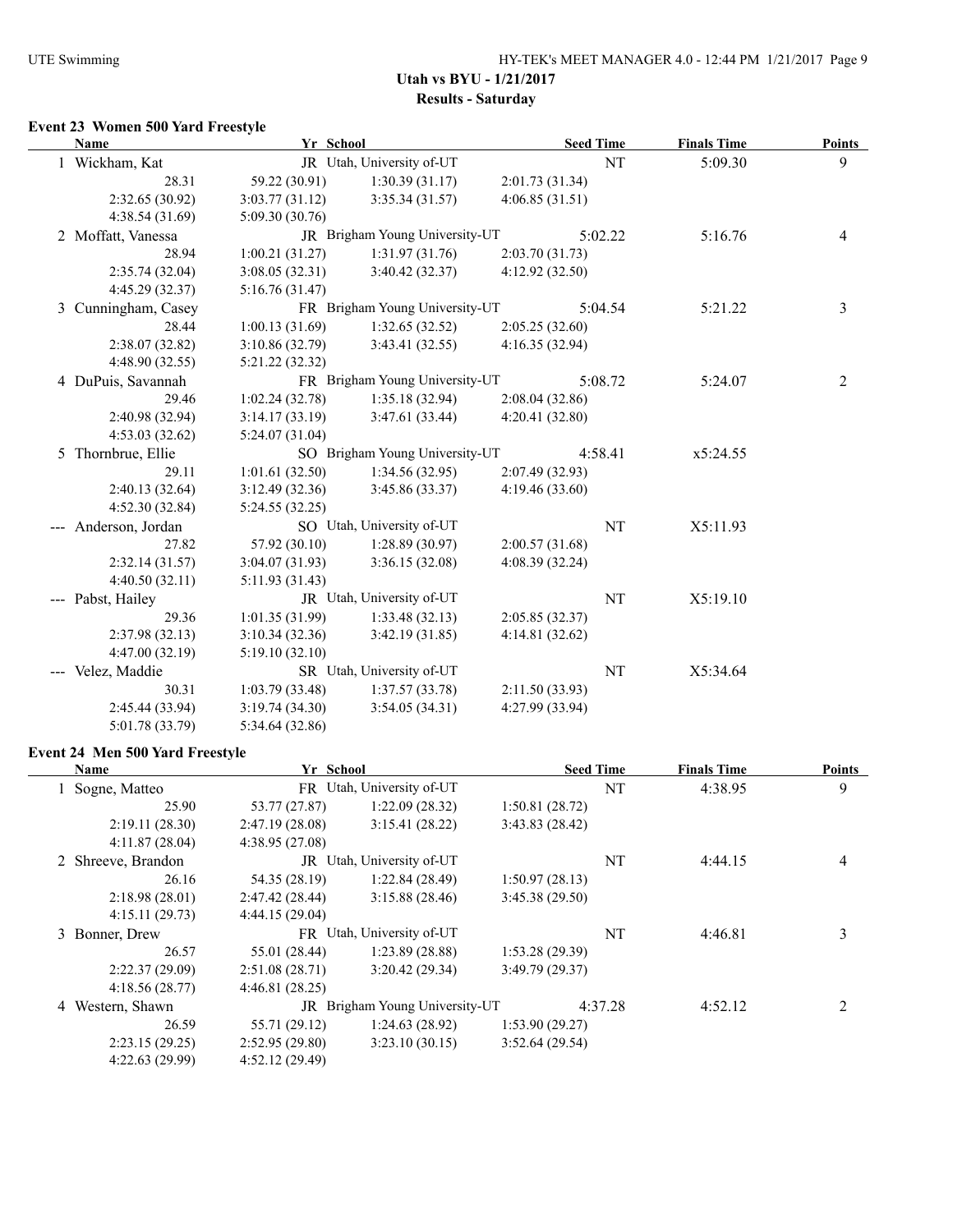# **(Event 24 Men 500 Yard Freestyle)**

| <b>Name</b>       | Yr School      |                                |                | <b>Seed Time</b> | <b>Finals Time</b> | <b>Points</b> |
|-------------------|----------------|--------------------------------|----------------|------------------|--------------------|---------------|
| 5 Brinton, Jarren |                | SO Brigham Young University-UT |                | 4:45.43          | 4:54.18            |               |
| 26.63             | 55.16 (28.53)  | 1:23.84(28.68)                 | 1:52.94(29.10) |                  |                    |               |
| 2:21.92(28.98)    | 2:51.92(30.00) | 3:22.25(30.33)                 | 3:52.87(30.62) |                  |                    |               |
| 4:23.78(30.91)    | 4:54.18(30.40) |                                |                |                  |                    |               |
| 6 Ng, Rainer      |                | SR Brigham Young University-UT |                | 4:29.62          | 4:58.76            |               |
| 25.75             | 54.62 (28.87)  | 1:23.93(29.31)                 | 1:53.98(30.05) |                  |                    |               |
| 2:24.77(30.79)    | 2:55.53(30.76) | 3:26.42(30.89)                 | 3:57.40(30.98) |                  |                    |               |
| 4:28.56(31.16)    | 4:58.76(30.20) |                                |                |                  |                    |               |

#### **Event 25 Women 100 Yard Butterfly**

| Name                                      | Yr School                      | <b>Seed Time</b> | <b>Finals Time</b> | <b>Points</b> |
|-------------------------------------------|--------------------------------|------------------|--------------------|---------------|
| 1 Bennion, Natalie                        | JR Brigham Young University-UT | 55.93            | 58.63              | 9             |
| 27.77                                     | 58.63 (30.86)                  |                  |                    |               |
| 2 Bispo, Kerra                            | SR Brigham Young University-UT | 56.96            | 59.33              | 4             |
| 28.10                                     | 59.33 (31.23)                  |                  |                    |               |
| 3 Bull, Sydney                            | SR Utah, University of-UT      | NT               | 59.80              | 3             |
| 27.45                                     | 59.80 (32.35)                  |                  |                    |               |
| 4 Coker, Tiare                            | FR Brigham Young University-UT | 56.39            | 1:00.24            | 2             |
| 27.68                                     | 1:00.24(32.56)                 |                  |                    |               |
| 5 Moore, Lillian                          | JR Brigham Young University-UT | 57.56            | x1:01.83           |               |
| 28.87                                     | 1:01.83(32.96)                 |                  |                    |               |
| --- Wayner, Darby                         | SO Utah, University of-UT      | NT               | X57.56             |               |
| 26.44                                     | 57.56 (31.12)                  |                  |                    |               |
| --- Kleine, Cosima                        | FR Utah, University of-UT      | NT               | X57.95             |               |
| 27.22                                     | 57.95 (30.73)                  |                  |                    |               |
| Pataray, Kristine<br>$\sim$ $\sim$ $\sim$ | SR Utah, University of-UT      | NT               | <b>XDQ</b>         |               |
| 27.13                                     | DQ (31.20)                     |                  |                    |               |

#### **Event 26 Men 100 Yard Butterfly**

| Name                                                                                                                                                                                                                                                                                                                                                                                                                                                                                          | Yr School                      | <b>Seed Time</b> | <b>Finals Time</b> | <b>Points</b>            |
|-----------------------------------------------------------------------------------------------------------------------------------------------------------------------------------------------------------------------------------------------------------------------------------------------------------------------------------------------------------------------------------------------------------------------------------------------------------------------------------------------|--------------------------------|------------------|--------------------|--------------------------|
| 1 Montgomery, Colten                                                                                                                                                                                                                                                                                                                                                                                                                                                                          | FR Utah, University of-UT      | NT               | 49.17              | 9                        |
| 22.65                                                                                                                                                                                                                                                                                                                                                                                                                                                                                         | 49.17 (26.52)                  |                  |                    |                          |
| 2 Ungur, Paul                                                                                                                                                                                                                                                                                                                                                                                                                                                                                 | JR Utah, University of-UT      | NT               | 49.28              | $\overline{\mathcal{A}}$ |
| 23.18                                                                                                                                                                                                                                                                                                                                                                                                                                                                                         | 49.28 (26.10)                  |                  |                    |                          |
| 3 King, Mckay                                                                                                                                                                                                                                                                                                                                                                                                                                                                                 | SR Utah, University of-UT      | NT               | 50.42              | $\mathfrak{Z}$           |
| 23.20                                                                                                                                                                                                                                                                                                                                                                                                                                                                                         | 50.42 (27.22)                  |                  |                    |                          |
| 4 Scott, Ben                                                                                                                                                                                                                                                                                                                                                                                                                                                                                  | JR Utah, University of-UT      | NT               | x51.99             |                          |
| 24.28                                                                                                                                                                                                                                                                                                                                                                                                                                                                                         | 51.99 (27.71)                  |                  |                    |                          |
| 5 Rees, Jacob                                                                                                                                                                                                                                                                                                                                                                                                                                                                                 | FR Brigham Young University-UT | 53.11            | 53.01              | 2                        |
| 24.82                                                                                                                                                                                                                                                                                                                                                                                                                                                                                         | 53.01 (28.19)                  |                  |                    |                          |
| 6 Fellows, Kent                                                                                                                                                                                                                                                                                                                                                                                                                                                                               | JR Brigham Young University-UT | 50.44            | 53.19              |                          |
| 24.78                                                                                                                                                                                                                                                                                                                                                                                                                                                                                         | 53.19 (28.41)                  |                  |                    |                          |
| 7 Topham, Regie                                                                                                                                                                                                                                                                                                                                                                                                                                                                               | FR Brigham Young University-UT | 53.08            | 56.36              |                          |
| 25.97                                                                                                                                                                                                                                                                                                                                                                                                                                                                                         | 56.36 (30.39)                  |                  |                    |                          |
| --- Macias Padilla, Luis                                                                                                                                                                                                                                                                                                                                                                                                                                                                      | SR Utah, University of-UT      | NT               | X51.62             |                          |
| 24.61                                                                                                                                                                                                                                                                                                                                                                                                                                                                                         | 51.62 (27.01)                  |                  |                    |                          |
| --- Shelton, Adam                                                                                                                                                                                                                                                                                                                                                                                                                                                                             | FR Utah, University of-UT      | NT               | X51.87             |                          |
| 23.41                                                                                                                                                                                                                                                                                                                                                                                                                                                                                         | 51.87 (28.46)                  |                  |                    |                          |
| Toland, Bradley<br>$\frac{1}{2} \left( \frac{1}{2} \right) \left( \frac{1}{2} \right) \left( \frac{1}{2} \right) \left( \frac{1}{2} \right) \left( \frac{1}{2} \right) \left( \frac{1}{2} \right) \left( \frac{1}{2} \right) \left( \frac{1}{2} \right) \left( \frac{1}{2} \right) \left( \frac{1}{2} \right) \left( \frac{1}{2} \right) \left( \frac{1}{2} \right) \left( \frac{1}{2} \right) \left( \frac{1}{2} \right) \left( \frac{1}{2} \right) \left( \frac{1}{2} \right) \left( \frac$ | Utah, University of-UT         | NT               | X52.28             |                          |
| 24.53                                                                                                                                                                                                                                                                                                                                                                                                                                                                                         | 52.28 (27.75)                  |                  |                    |                          |
| --- Taber, Christopher                                                                                                                                                                                                                                                                                                                                                                                                                                                                        | JR Utah, University of-UT      | NT               | X53.78             |                          |
| 25.41                                                                                                                                                                                                                                                                                                                                                                                                                                                                                         | 53.78 (28.37)                  |                  |                    |                          |
| --- Pick, Christina                                                                                                                                                                                                                                                                                                                                                                                                                                                                           | Utah, University of-UT         | NT               | X58.68             |                          |
| 27.66                                                                                                                                                                                                                                                                                                                                                                                                                                                                                         | 58.68 (31.02)                  |                  |                    |                          |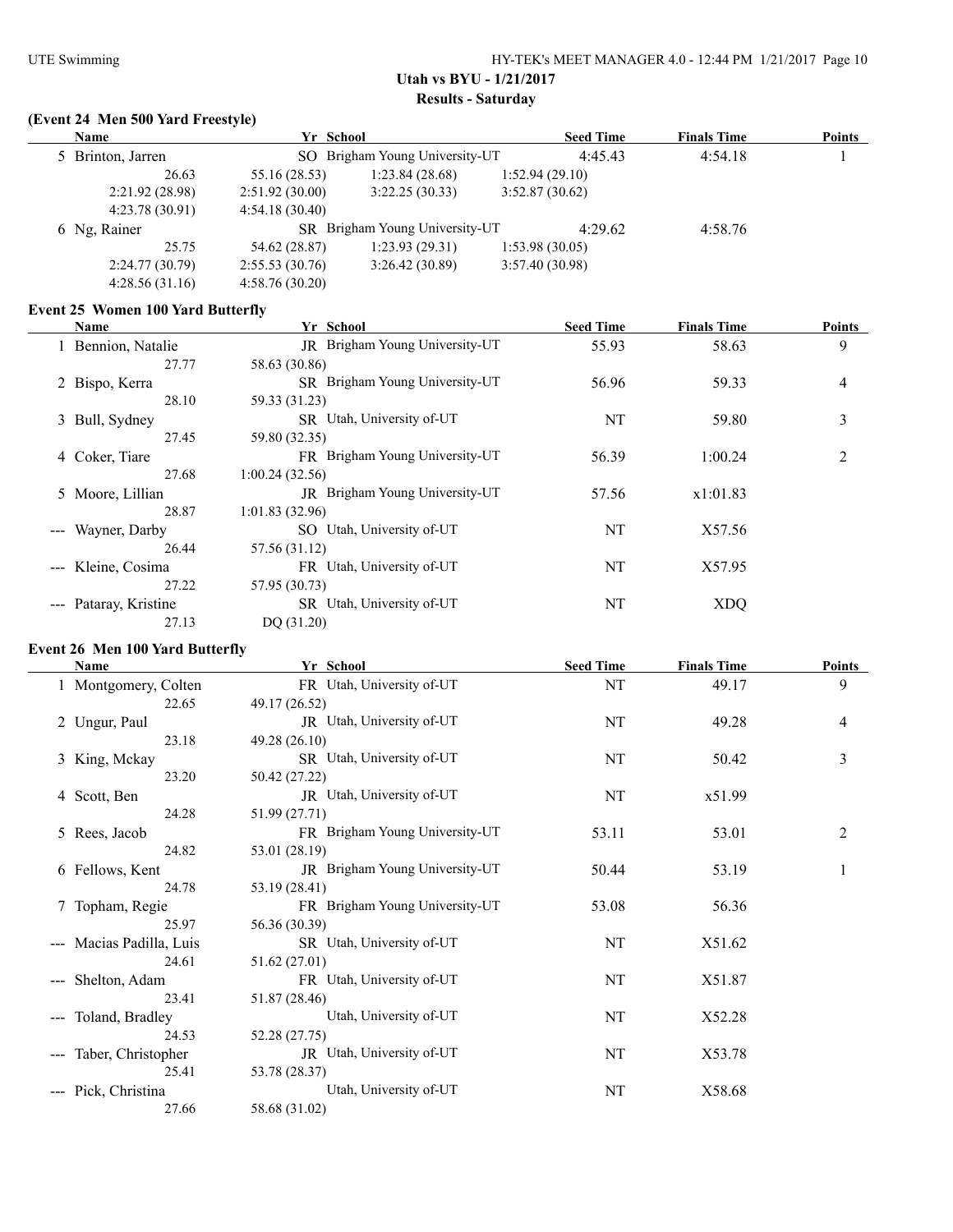# **(Event 26 Men 100 Yard Butterfly)**

| <b>Name</b>                                       | Yr School      |                                | <b>Seed Time</b> | <b>Finals Time</b>  | <b>Points</b>  |
|---------------------------------------------------|----------------|--------------------------------|------------------|---------------------|----------------|
| --- Lewis, Brody                                  |                | FR Utah, University of-UT      | NT               | X1:00.13            |                |
| 28.36                                             | 1:00.13(31.77) |                                |                  |                     |                |
| --- Morgan, Max<br>29.09                          | 1:01.37(32.28) | FR Utah, University of-UT      | NT               | X1:01.37            |                |
| --- Bares, Jacob                                  |                | FR Utah, University of-UT      | NT               | X1:01.43            |                |
| 29.10                                             | 1:01.43(32.33) |                                |                  |                     |                |
|                                                   |                |                                |                  |                     |                |
| <b>Event 27 Women 3 mtr Diving</b><br><u>Name</u> | Yr School      |                                |                  | <b>Finals Score</b> | <b>Points</b>  |
| 1 Casillas, Amanda                                |                | SR Utah, University of-UT      | NP               | 290.70              | 9              |
| 2 Mellow, Morgan                                  |                | FR Brigham Young University-UT | 233.95           | 244.95              | 4              |
| 3 Lienhard, Erica                                 |                | SR Brigham Young University-UT | 231.98           | 229.35              | 3              |
| 4 Abernathy, Kaitlyn                              |                | FR Brigham Young University-UT | 231.68           | 214.88              | $\overline{2}$ |
|                                                   |                | JR Brigham Young University-UT | 260.45           | x212.85             |                |
| Johnson, Shelby<br>5                              |                | JR Utah, University of-UT      |                  |                     |                |
| Hall, Lauren                                      |                |                                | NP               | X287.55             |                |
| Ford, Nicole                                      |                | JR Utah, University of-UT      | NP               | X246.00             |                |
| Cock, Madison                                     |                | SO Utah, University of-UT      | <b>NP</b>        | X244.28             |                |
| --- Caufield, Makenzie                            |                | SO Utah, University of-UT      | <b>NP</b>        | X237.60             |                |
| <b>Event 28 Men 3 mtr Diving</b><br>Name          | Yr School      |                                |                  | <b>Finals Score</b> | <b>Points</b>  |
| 1 Purss, Josiah                                   |                | SR Utah, University of-UT      | NP               | 409.80              | 9              |
| 2 Speth, Trayton                                  |                | JR Brigham Young University-UT | 315.20           | 319.65              | 4              |
| 3 Denkers, Matt                                   |                | JR Brigham Young University-UT | 367.50           | 289.13              | 3              |
| 4 Dreesen, Kevin                                  |                | SR Brigham Young University-UT |                  |                     |                |
|                                                   |                |                                | <b>NP</b>        | 281.48              | 2              |
| 5 Tuckfield, Jordan                               |                | SR Brigham Young University-UT | 287.55           | x262.43             |                |
| 6 Muir, Eric                                      |                | FR Brigham Young University-UT | <b>NP</b>        | x254.10             |                |
| 7 Evans, Ryan                                     |                | FR Brigham Young University-UT | 278.45           | x223.95             |                |
| --- Theriault, Daniel                             |                | SO Utah, University of-UT      | NP               | X273.60             |                |
| Event 29 Women 200 Yard IM                        |                |                                |                  |                     |                |
| Name                                              | Yr School      |                                | <b>Seed Time</b> | <b>Finals Time</b>  | <b>Points</b>  |
| 1 Tadena, Julienne                                |                | SO Utah, University of-UT      | NT               | 2:07.56             | 9              |
| 27.09                                             | 1:00.62(33.53) | 1:37.09(36.47)                 | 2:07.56(30.47)   |                     |                |
| 2 Merrill, Riley                                  |                | SR Brigham Young University-UT | 2:03.65          | 2:09.51             | 4              |
| 28.31                                             | 1:01.36(33.05) | 1:38.79(37.43)                 | 2:09.51 (30.72)  |                     |                |
| 3 Spindler, Ashlee                                |                | SR Brigham Young University-UT | 2:06.92          | 2:12.55             | 3              |
| 29.13                                             | 1:03.20(34.07) | 1:42.49(39.29)                 | 2:12.55(30.06)   |                     |                |
| 4 Hatanaka, Kelly                                 |                | SO Brigham Young University-UT | 2:06.10          | 2:12.97             | 2              |
| 30.06                                             | 1:03.08(33.02) | 1:42.10(39.02)                 | 2:12.97(30.87)   |                     |                |
| 5 To'O, Emily                                     |                | JR Brigham Young University-UT | 2:07.65          | x2:16.03            |                |
| 28.98                                             | 1:03.63(34.65) | 1:44.36(40.73)                 | 2:16.03(31.67)   |                     |                |
| --- Anderson, Jordan                              |                | SO Utah, University of-UT      | NT               | X2:09.48            |                |
| 27.33                                             | 1:01.08(33.75) | 1:39.84 (38.76)                | 2:09.48(29.64)   |                     |                |
| --- Kearns, Isabella                              |                | JR Utah, University of-UT      | NT               | X2:13.28            |                |
| 29.18                                             | 1:04.20(35.02) | 1:43.09(38.89)                 | 2:13.28(30.19)   |                     |                |
| --- Smith, Marah                                  |                | FR Utah, University of-UT      | <b>NT</b>        | X2:13.88            |                |
| 29.04                                             | 1:03.41(34.37) | 1:41.73 (38.32)                | 2:13.88(32.15)   |                     |                |
| Event 30 Men 200 Yard IM                          |                |                                |                  |                     |                |
| <b>Name</b>                                       | Yr School      |                                | <b>Seed Time</b> | <b>Finals Time</b>  | <b>Points</b>  |
| 1 Dillard, Ethan                                  |                | FR Utah, University of-UT      | $\rm{NT}$        | 1:51.59             | 9              |
| 24.12                                             | 52.21 (28.09)  | 1:24.35(32.14)                 | 1:51.59(27.24)   |                     |                |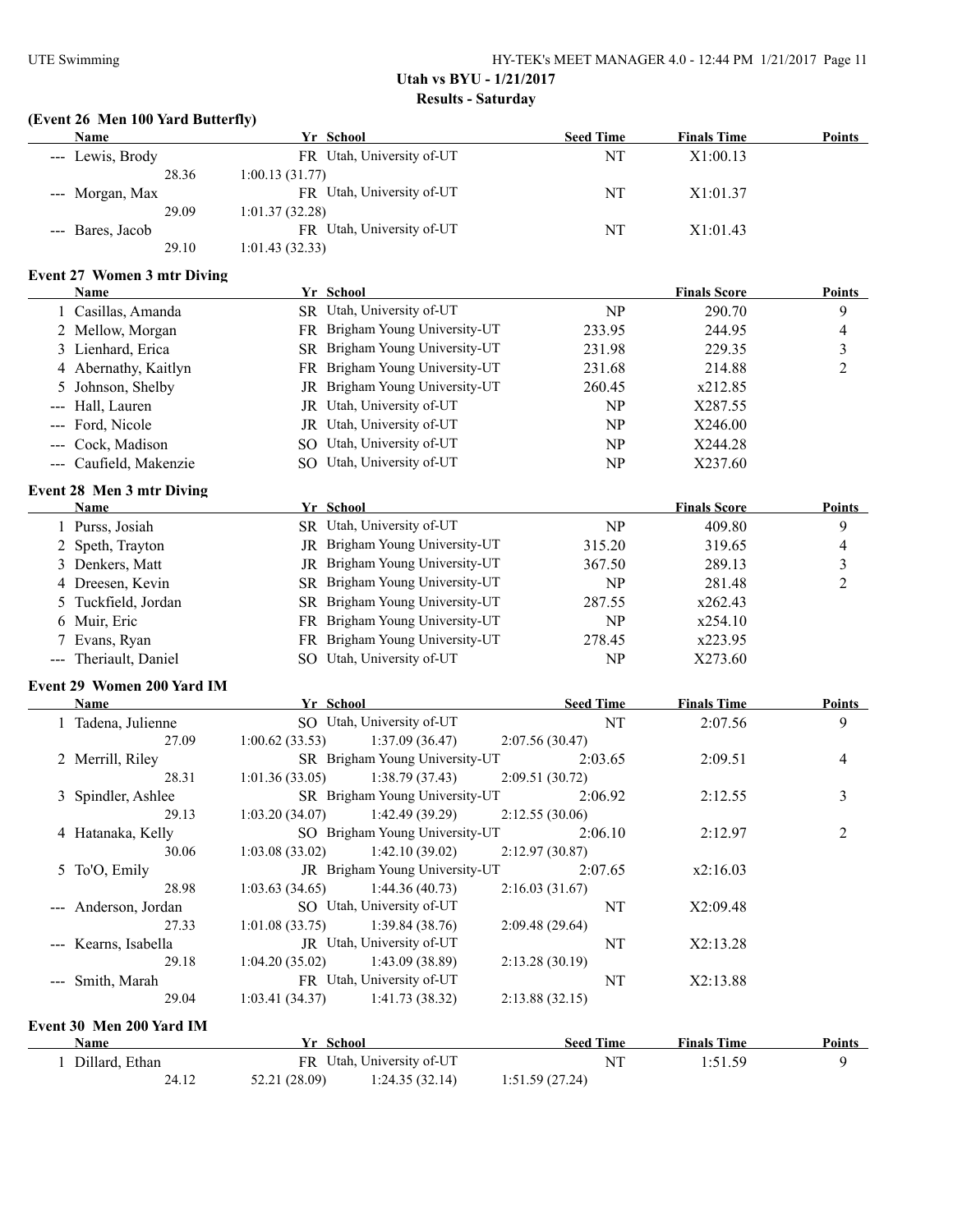# **(Event 30 Men 200 Yard IM)**

| <b>Name</b>           | Yr School                 |                                |                | <b>Seed Time</b> | <b>Finals Time</b> | <b>Points</b>  |
|-----------------------|---------------------------|--------------------------------|----------------|------------------|--------------------|----------------|
| 2 Ng, Rainer          |                           | SR Brigham Young University-UT |                | 1:50.93          | 1:56.49            | $\overline{4}$ |
| 23.90                 | 53.25(29.35)              | 1:28.11(34.86)                 | 1:56.49(28.38) |                  |                    |                |
| 3 Lindsay, Cameron    |                           | SO Brigham Young University-UT |                | 1:51.20          | 2:00.64            | 3              |
| 24.79                 | 54.59 (29.80)             | 1:31.16(36.57)                 | 2:00.64(29.48) |                  |                    |                |
| 4 Rogers, Nathan      |                           | SO Brigham Young University-UT |                | 1:53.07          | 2:01.27            | $\overline{c}$ |
| 25.65                 | 58.22 (32.57)             | 1:33.45(35.23)                 | 2:01.27(27.82) |                  |                    |                |
| 5 Russell, Seth       |                           | SR Brigham Young University-UT |                | 1:51.94          | x2:01.31           |                |
| 26.01                 | 56.91 (30.90)             | 1:32.62(35.71)                 | 2:01.31(28.69) |                  |                    |                |
| --- Rogers, Nolan     | SR Utah, University of-UT |                                |                | NT               | X1:54.48           |                |
| 25.37                 | 55.38 (30.01)             | 1:27.61(32.23)                 | 1:54.48(26.87) |                  |                    |                |
| --- Indahl, Evan      |                           | SR Utah, University of-UT      |                | NT               | X1:57.74           |                |
| 25.85                 | 55.82 (29.97)             | 1:29.93(34.11)                 | 1:57.74(27.81) |                  |                    |                |
| --- Tebet Baez, Ganem |                           | JR Utah, University of-UT      |                | NT               | X2:03.47           |                |
| 26.13                 | 58.57 (32.44)             | 1:33.51(34.94)                 | 2:03.47(29.96) |                  |                    |                |

#### **Event 31 Women 400 Yard Freestyle Relay**

| <b>Team</b>                                         | Relay                   |                        | <b>Seed Time</b>          | <b>Finals Time</b>      | <b>Points</b>  |
|-----------------------------------------------------|-------------------------|------------------------|---------------------------|-------------------------|----------------|
| 1 Utah, University of-UT                            | A                       |                        | NT                        | 3:30.50                 | 11             |
| 1) Butter, Dorien JR                                | 2) Lott, Sarah FR       |                        | 3) Wayner, Darby SO       | 4) St. John, Gillian SO |                |
| 25.31                                               | 52.29 (52.29)           | 1:16.92(24.63)         | 1:44.55(52.26)            |                         |                |
| 2:09.99 (25.44)                                     | 2:38.21(53.66)          | 3:03.02(24.81)         | 3:30.50(52.29)            |                         |                |
| 2 Brigham Young University-UT                       | A                       |                        | 3:27.49                   | 3:39.07                 | $\overline{4}$ |
| 1) Taylor, Lauren SR                                | 2) Lindsay, Mariah FR   |                        | 3) Bennion, Natalie JR    | 4) Coker, Tiare FR      |                |
| 26.67                                               | 56.21(56.21)            | 1:22.09(25.88)         | 1:51.07(54.86)            |                         |                |
| 2:16.76(25.69)                                      | 2:44.78(53.71)          | 3:10.40(25.62)         | 3:39.07 (54.29)           |                         |                |
| Brigham Young University-UT<br>3                    | B                       |                        | NT                        | 3:42.42                 | $\overline{2}$ |
| 1) Foliaki, Alora JR                                |                         | 2) Moffatt, Vanessa JR | 3) Cunningham, Casey FR   | 4) Thornbrue, Ellie SO  |                |
| 26.52                                               | 55.61 (55.61)           | 1:11.17(15.56)         | 1:50.29(54.68)            |                         |                |
| 2:16.81(26.52)                                      | 2:46.14(55.85)          | 3:12.96(26.82)         | 3:42.42(56.28)            |                         |                |
| 4 Brigham Young University-UT                       | $\mathcal{C}$           |                        | NT                        | x3:51.54                |                |
| 1) McCormick, Allison SR                            | 2) Bispo, Kerra SR      |                        | 3) Palmer, Sam JR         | 4) DuPuis, Savannah FR  |                |
| 27.97                                               | 58.47 (58.47)           | 1:25.48(27.01)         | 1:55.87(57.40)            |                         |                |
| 2:22.72(26.85)                                      | 2:52.58(56.71)          | 3:20.49(27.91)         | 3:51.54(58.96)            |                         |                |
| Utah, University of-UT                              | B                       |                        | NT                        | X3:35.38                |                |
| 1) Jackson, Claire FR                               | 2) Pataray, Kristine SR |                        | 3) Marsh, Jenna JR        | 4) Wickham, Kat JR      |                |
| 25.15                                               | 52.50 (52.50)           | 1:17.93(25.43)         | 1:46.76(54.26)            |                         |                |
| 2:12.01(25.25)                                      | 2:40.52(53.76)          | 3:06.71(26.19)         | 3:35.38 (54.86)           |                         |                |
| Utah, University of-UT<br>$\qquad \qquad -\qquad -$ | $\mathcal{C}$           |                        | NT                        | X3:43.02                |                |
| 1) King, Mckenna FR                                 | 2) Ford, Kenzie FR      |                        | 3) Gassaway, Mckenna FR   | 4) Gassaway, Mariah FR  |                |
| 26.21                                               | 55.38 (55.38)           | 1:20.95(25.57)         | 1:51.01(55.63)            |                         |                |
| 2:17.07(26.06)                                      | 2:47.22(56.21)          | 3:13.47(26.25)         | 3:43.02(55.80)            |                         |                |
| Utah, University of-UT                              | D                       |                        | NT                        | X3:53.29                |                |
| 1) Griffith, Jenna SR                               | 2) Colleou, Stina SR    |                        | 3) Hestwood, Gabriella SR | 4) Bull, Sydney SR      |                |
| 27.23                                               | 57.19 (57.19)           | 1:25.73(28.54)         | 1:56.68(59.49)            |                         |                |
| 2:24.50 (27.82)                                     | 2:55.64(58.96)          | 3:22.40(26.76)         | 3:53.29(57.65)            |                         |                |

# **Event 32 Men 400 Yard Freestyle Relay**

| ent 32 Men 400 Yard Freestyle Relay |                    |                |                   |                        |        |  |  |
|-------------------------------------|--------------------|----------------|-------------------|------------------------|--------|--|--|
| Team                                | Relay              |                | <b>Seed Time</b>  | <b>Finals Time</b>     | Points |  |  |
| Brigham Young University-UT         |                    |                | 2:55.61           | 3:01.60                |        |  |  |
| 1) Jenkins, Preston JR              | 2) Woods, Roger FR |                | 3) Rees, Jacob FR | 4) Sorenson, Payton JR |        |  |  |
| 22.45                               | 45.66 (45.66)      | 1:07.06(21.40) | 1:31.05(45.39)    |                        |        |  |  |
| 1:52.92(21.87)                      | 2:17.22(46.17)     | 2:37.86(20.64) | 3:01.60(44.38)    |                        |        |  |  |
|                                     |                    |                |                   |                        |        |  |  |